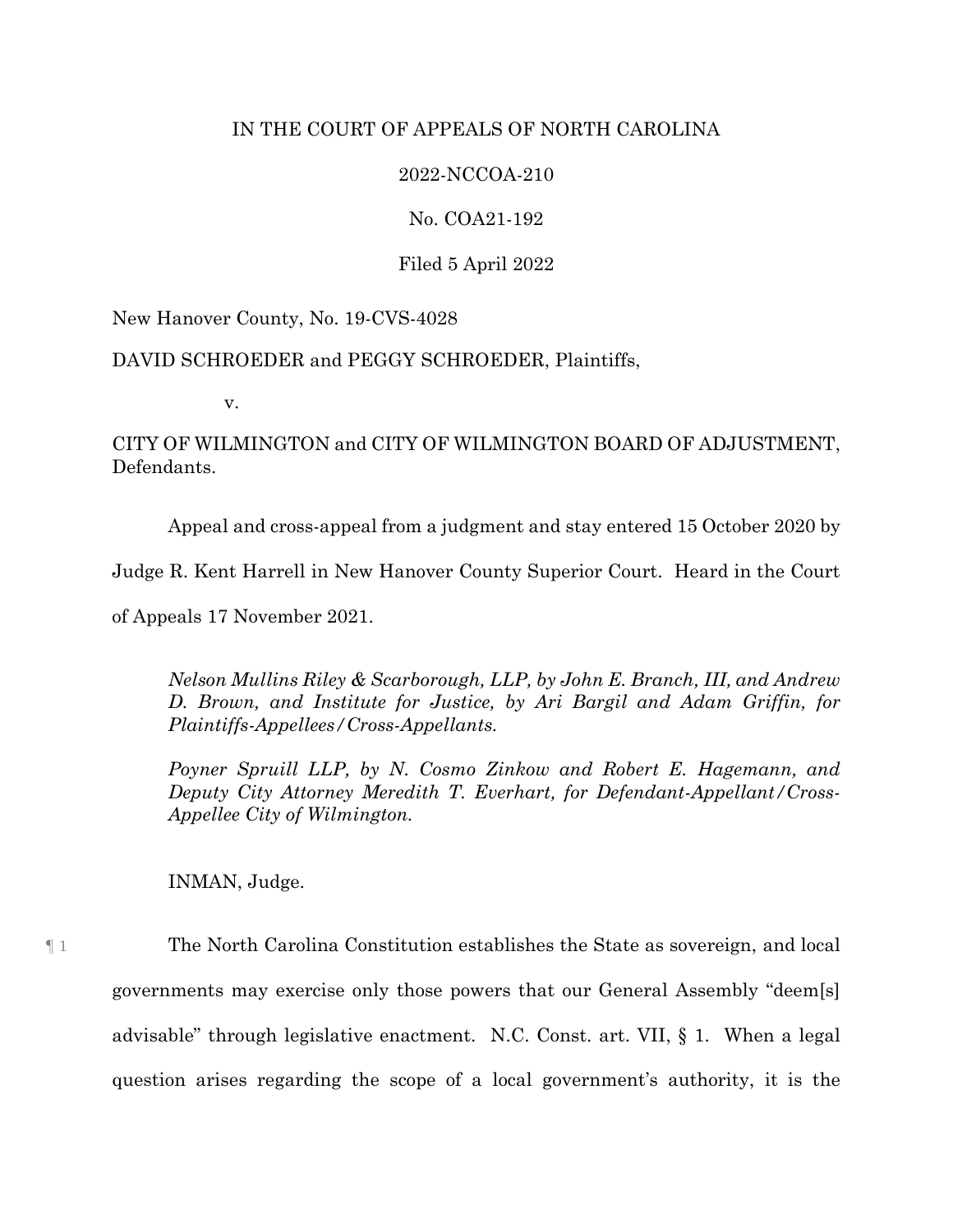#### 2022-NCCOA-210

*Opinion of the Court*

judiciary's duty to interpret the enabling law and apply it in accordance with the General Assembly's intent. *Occaneechi Band of Saponi Nation v. N.C. Comm'n of Indian Affairs*, 145 N.C. App. 649, 653, 551 S.E.2d 535, 538 (2001). And when a local government enacts an ordinance asserting powers that exceed those granted by the General Assembly, we are compelled to invalidate the unauthorized action. *King v. Town of Chapel Hill*, 367 N.C. 400, 411, 758 S.E.2d 364, 373 (2014).

¶ 2 David and Peggy Schroeder ("Plaintiffs") dispute the authority of the City of Wilmington ("Wilmington") to enact a zoning ordinance restricting short-term rentals through a registration and lottery process. Plaintiffs presented several state law and constitutional law rationales to the trial court. The trial court dismissed Plaintiffs' constitutional challenges but agreed that the zoning ordinance was entirely invalid based on a statute and its amended recodification precluding local governments from "requir[ing] any owner or manager of rental property . . . to register rental property with the local government." N.C. Gen. Stat. § 160A-424(c) (2017), *recodified as amended at* N.C. Gen. Stat. § 160D-1207(c) (2021).

¶ 3 The trial court stayed its judgment, and both parties appeal. Wilmington challenges the judgment and Plaintiffs challenge the dismissal of their constitutional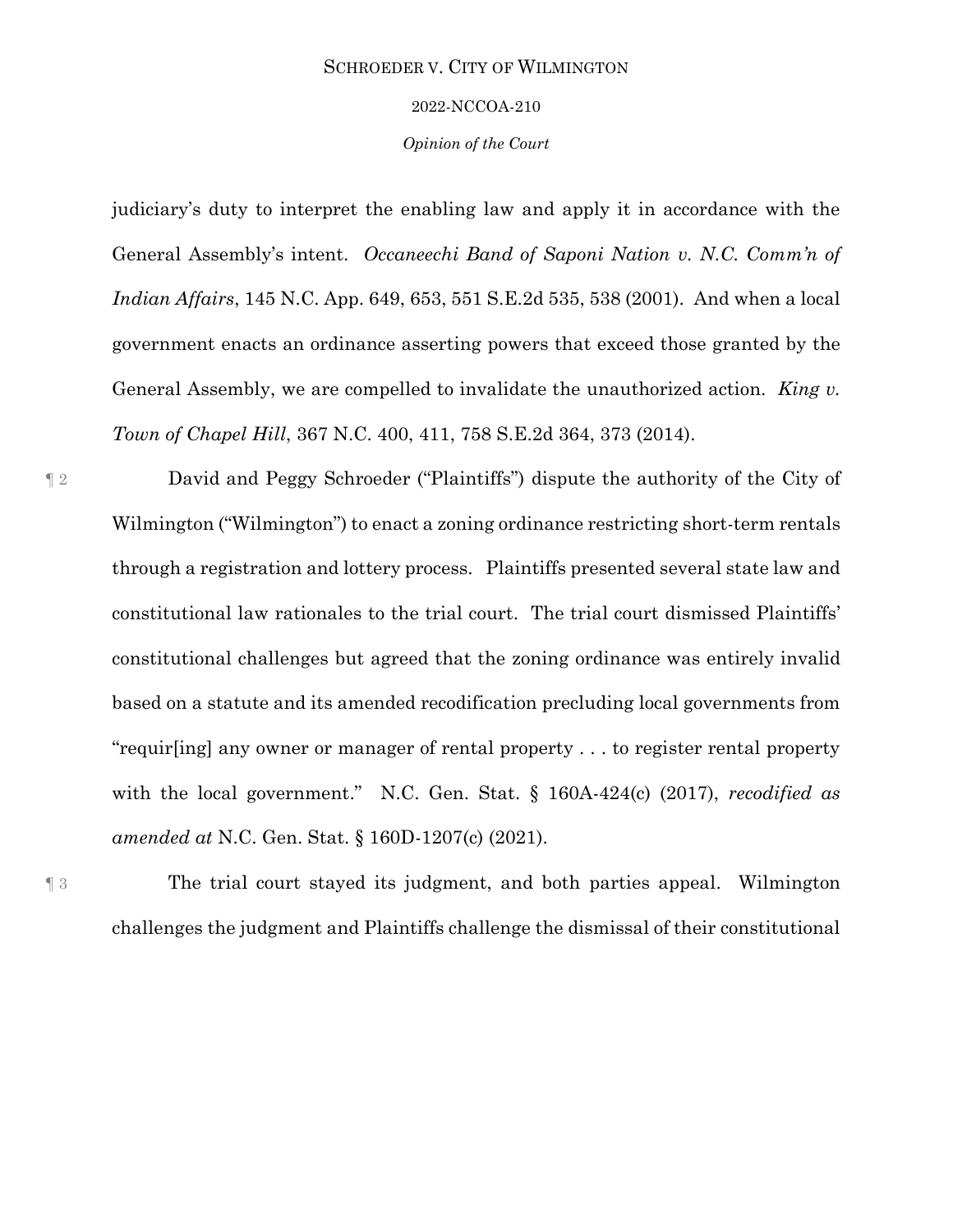#### 2022-NCCOA-210

#### *Opinion of the Court*

claims and the entry of a stay. 1

¶ 4 After careful review, we affirm the trial court's judgment that the registration and lottery provisions of Wilmington's ordinance are invalid under Section 160D-1207(c) of our General Statutes. But we reverse the portion of the judgment striking provisions of the Wilmington ordinance that are not prohibited by statute and are severable from the invalid provisions. Because our holding renders moot Plaintiffs' constitutional challenges to the ordinance, we do not reach Plaintiffs' cross-appeal.

## **I. FACTUAL AND PROCEDURAL HISTORY**

l

¶ 5 The record below and our General Statutes disclose the following:

# **A. The General Assembly Restricts Permitting, Permission, and Registration Requirements for Residential Rentals**

¶ 6 In 2011, the General Assembly enacted a statute prohibiting cities from penalizing or restraining the rental of residential real property absent "reasonable cause." 2011 N.C. Sess. Laws 1034, 1034, ch. 281. That statute, Section 160A-424(c),<sup>2</sup> prohibited cities from "requir[ing] any owner or manager of rental property to obtain any permit or permission from the city to lease or rent." N.C. Gen. Stat. § 160A-424(c)

<sup>1</sup> Plaintiffs moved this Court to dissolve the stay by separate motion, and we denied that motion by order entered 20 April 2021. Because Plaintiffs concede that we have already decided this issue against them and they advance their arguments strictly for preservation purposes, we do not revisit that issue in this opinion.

<sup>2</sup> Our General Statutes are organized by subject matter into chapters, which may be further subdivided into subchapters, articles, parts, or subparts. A "Section" is the text of the law itself, and sections are placed within the chapters and their various subdivisions.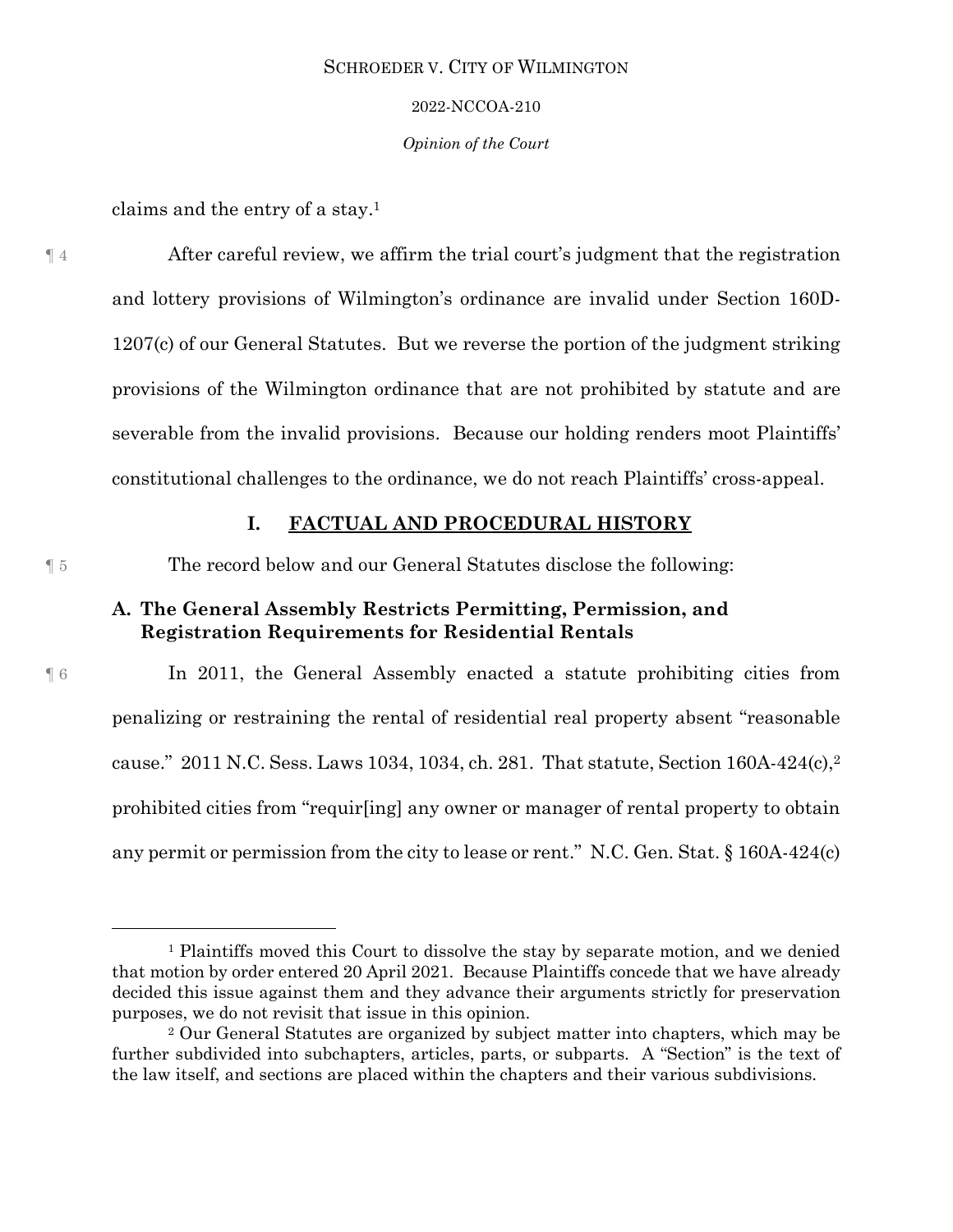#### 2022-NCCOA-210

#### *Opinion of the Court*

(2011). The statute provided an exception allowing cities to "levy a fee for residential rental property *registration* under subsection (c)" if the rental units in question had a sufficient number of local ordinance violations or were hotspots for criminality. *Id.*  § 160A-424(d) (emphasis added). Subsection (d) further allowed cities "that charge[d] registration fees for all residential rental properties as of June 1, 2011" to continue to do so according to a specific fee schedule. *Id.* 

¶ 7 As the land development statutes were codified at the time Section 160A-424(c) was originally enacted, municipal land development regulatory powers were found in Article 19, "Planning and Regulation of Development," of Chapter 160A, "Cities and Towns." County land development regulatory powers were located in Article 18, "Planning and Regulation of Development," in Chapter 153A, "Counties." Thus, the statutes authorizing local governments to regulate land uses were codified in two separate chapters, depending on the body politic. Section 160A-424(c), as a statute governing municipalities, was located in Part 5, "Building Inspection," of Article 19 in Chapter 160A. Organizationally, this placed Section 160A-424(c) apart from our municipal zoning laws, which were located in Part 3, "Zoning," of Article 19 in Chapter 160A.

¶ 8 In 2017, the General Assembly added language to Section 160A-424(c) to bar cities from "requir[ing] any owner or manager of rental property to obtain any permit or permission . . . to lease or rent . . . *or to register rental property with the city*." N.C.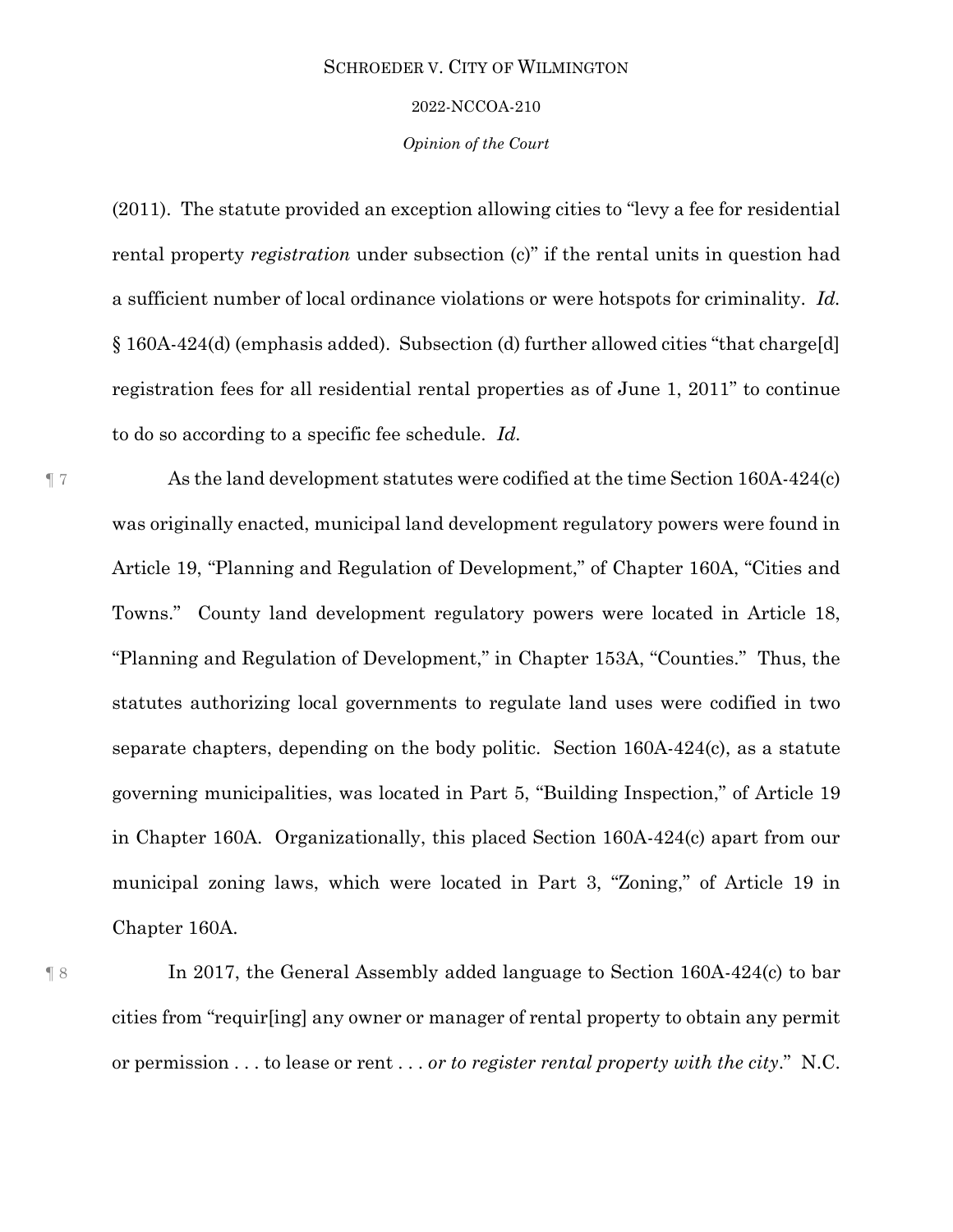#### 2022-NCCOA-210

#### *Opinion of the Court*

Gen. Stat. § 160A-424(c) (2017) (emphasis added). The statute continued the exceptions for properties that repeatedly violated building codes or were sites of substantial criminal activity. *Id.* The amended statute repealed the subsection that allowed the uniform rental registration programs predating June 2011 to continue, ending the authorization of those programs. *Id.* § 160A-424(d).

## **B. Wilmington Regulates Short-Term Rentals Through Registration**

¶ 9 Against this statutory backdrop, Wilmington sought to protect its neighborhoods and housing market from the impact of widespread short-term rentals. Wilmington's City Council identified concerns including "undue commercialization and disruption to the primary and overarching purpose of a neighborhood being first and foremost a residential community, where people actually live," and the possibility that "inordinate reductions in the supply of housing available for standard rentals for the citizens of Wilmington could have a destabilizing effect on housing affordability." These concerns led Wilmington to enact a zoning ordinance (the "Ordinance") in January 2019 regulating short-term rentals within city limits in an effort to balance their negative effects against the benefits of a "properly regulated" short-term rental market—including "assisting property owners to keep properties in good repair, which, in turn, stabilizes home ownership, maintains property values, and strengthens the economy of the City."

¶ 10 The Ordinance restricted short-term rentals to specific zoning districts,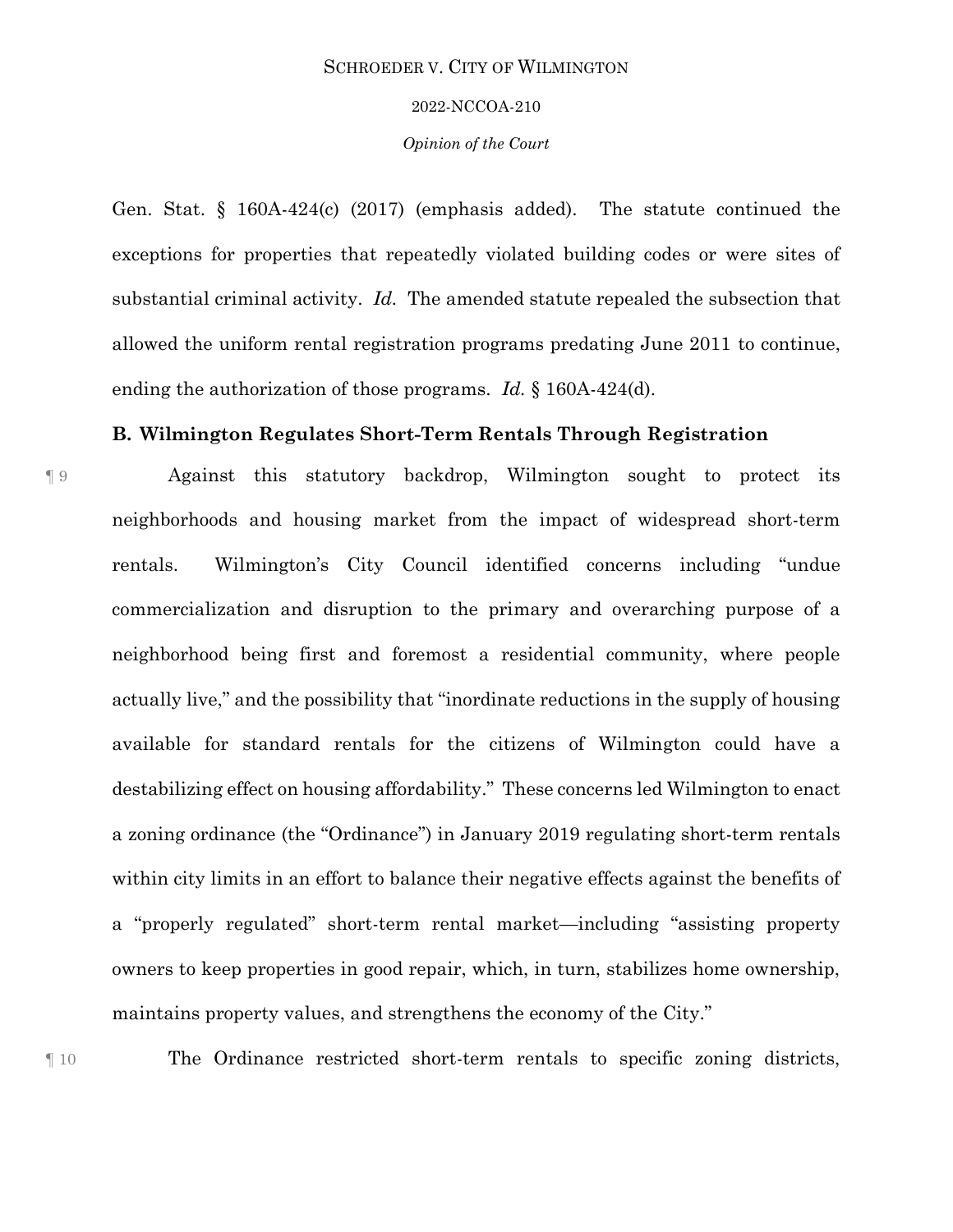#### 2022-NCCOA-210

#### *Opinion of the Court*

required at least 400 feet of separation between short-term rentals, and capped the total percentage of short-term rentals at two percent of residential parcels within Wilmington's 1945 Corporate Limits and two percent of residential parcels outside the same. To implement the separation and cap requirements, the Ordinance required short-term rental operators to register their properties. Initial registrations were to be doled out in conformity with the separation and cap requirements by lottery. Registrations would terminate if not renewed annually, upon transfer of the subject property, or for violations of law, and registrations filed after the initial lottery would be received and processed on a first-come, first-served basis. Existing short-term rental operators who failed to obtain a registration by lottery were required to cease short-term rentals by the end of a one-year amortization period. Other sections of the Ordinance imposed health, safety, and similar requirements, such as requiring short-term rental operators to conspicuously post the dates for garbage collection and the non-emergency telephone number for the Wilmington Police Department.

# **C. Plaintiffs' Challenge**

¶ 11 Plaintiffs own a townhome in the Lions Gate community of Wilmington, which they used as a short-term rental without any reported problems prior to the enactment of the Ordinance. After the Ordinance was passed, Plaintiffs registered their property but lost in the initial lottery, as another property within 400 feet of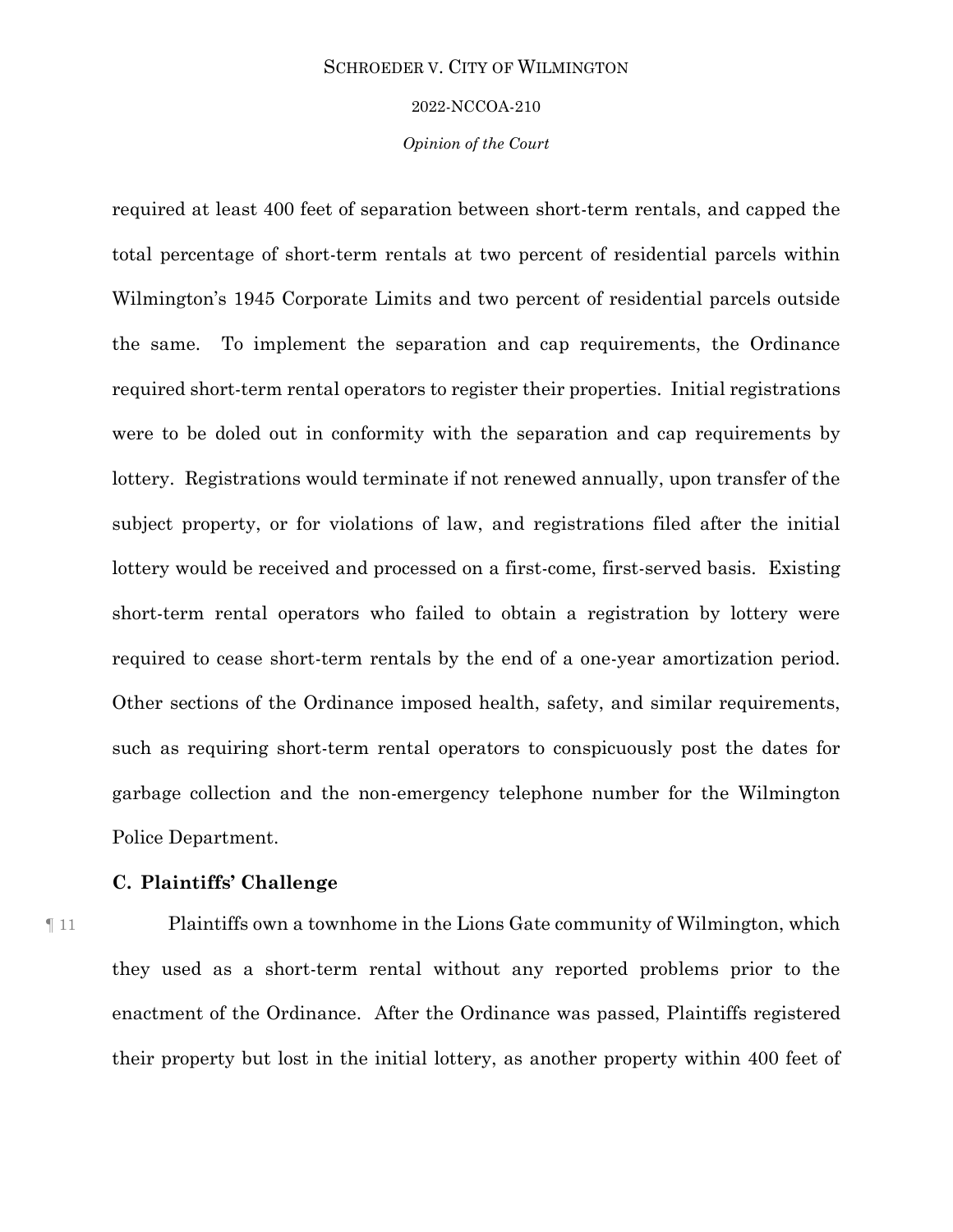2022-NCCOA-210

*Opinion of the Court*

their townhouse drew a lower lottery number. Plaintiffs appealed to the Wilmington Board of Adjustment, which upheld Wilmington's denial of registration.

¶ 12 With no other administrative avenues available to them, Plaintiffs filed a declaratory judgment action in October 2019 to challenge the validity of the Ordinance, alleging it violated Section 160A-424(c)'s prohibition against ordinances "that would require any owner or manager of rental property to obtain any permit or permission from the city to lease or rent residential real property or to register rental property with the city."<sup>3</sup>

# **D. The General Assembly Reorganizes and Recodifies Local Land Use Regulatory Statutes**

l

¶ 13 In July 2019, shortly before Plaintiffs filed suit, the General Assembly amended and recodified statutes concerning local government regulation of shortterm rentals, including Section 160A-424(c). On 1 July 2019, the General Assembly enacted Session Law 2019-73 to explicitly place vacation rentals under the ambit of Section 160A-424. 2019 N.C. Sess. Laws 300, 300, ch. 73, § 1. Ten days later, the General Assembly amended and recodified Section 160A-424 as part of a session law

<sup>3</sup> Plaintiffs also brought several facial and as-applied challenges to the Ordinance under the North Carolina Constitution and have cross-appealed the later dismissal of those claims to this Court. Because we hold that the allegedly unconstitutional portions of the Ordinance are preempted on statutory grounds, we dismiss as moot Plaintiffs' cross-appeal arguing the unconstitutionality of the Ordinance. *Chavez v. McFadden*, 374 N.C. 458, 467, 843 S.E.2d 139, 147 (2020).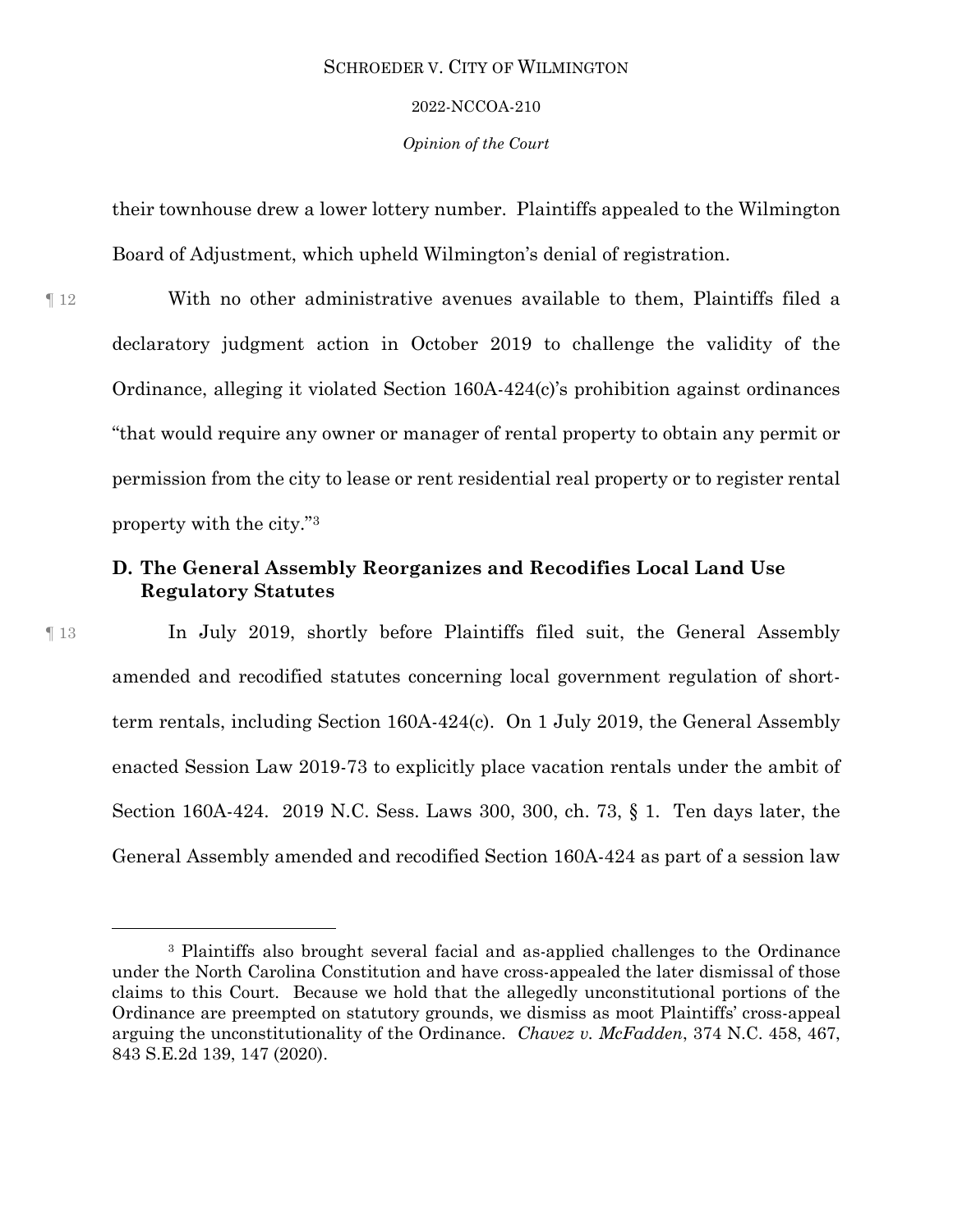#### 2022-NCCOA-210

#### *Opinion of the Court*

captioned, "An Act to Clarify, Consolidate, and Reorganize the Land-Use Regulatory

Laws of the State." 2019 N.C. Sess. Laws 424, 424, ch. 111 (hereinafter "the Act").

Part II of the Act—which contains the recodification of Section 160A-424—is titled

"Provisions to Reorganize, Consolidate, Modernize, and Clarify Statutes Regarding

Local Planning and Development Regulation." *Id.* at 439, ch. 111.

¶ 14 Part II of the Act at issue in this case provides:

. . . The intent of the General Assembly by enactment of Part II of this act is to collect and organize existing statutes regarding local planning and development into a single Chapter of the General Statues and to consolidate the statutes affecting cities and counties.

. . . The intent of the General Assembly by enactment of Part II of this act is to neither eliminate, diminish, enlarge, nor expand the authority of local governments to exact land, construction, or money as part of the development approval process or otherwise materially alter the scope of local authority to regulate development . . . .

*Id.* at 439, ch. 111,  $\S 2.1(e)$ –(f). Part II relocated the previously scattered patchwork of planning and development statutes into a single new chapter, Chapter 160D. *Id.* at 439, ch. 111, § 2.4. The Act also expressly provides that "Part II of this act clarifies and restates the intent of existing law and applies to ordinances adopted before, on, and after the effective date." *Id.* at 547, ch. 111, § 3.2. As an express clarifying amendment of declared retroactive effect, the Act's recodification retroactively applied to Wilmington's Ordinance.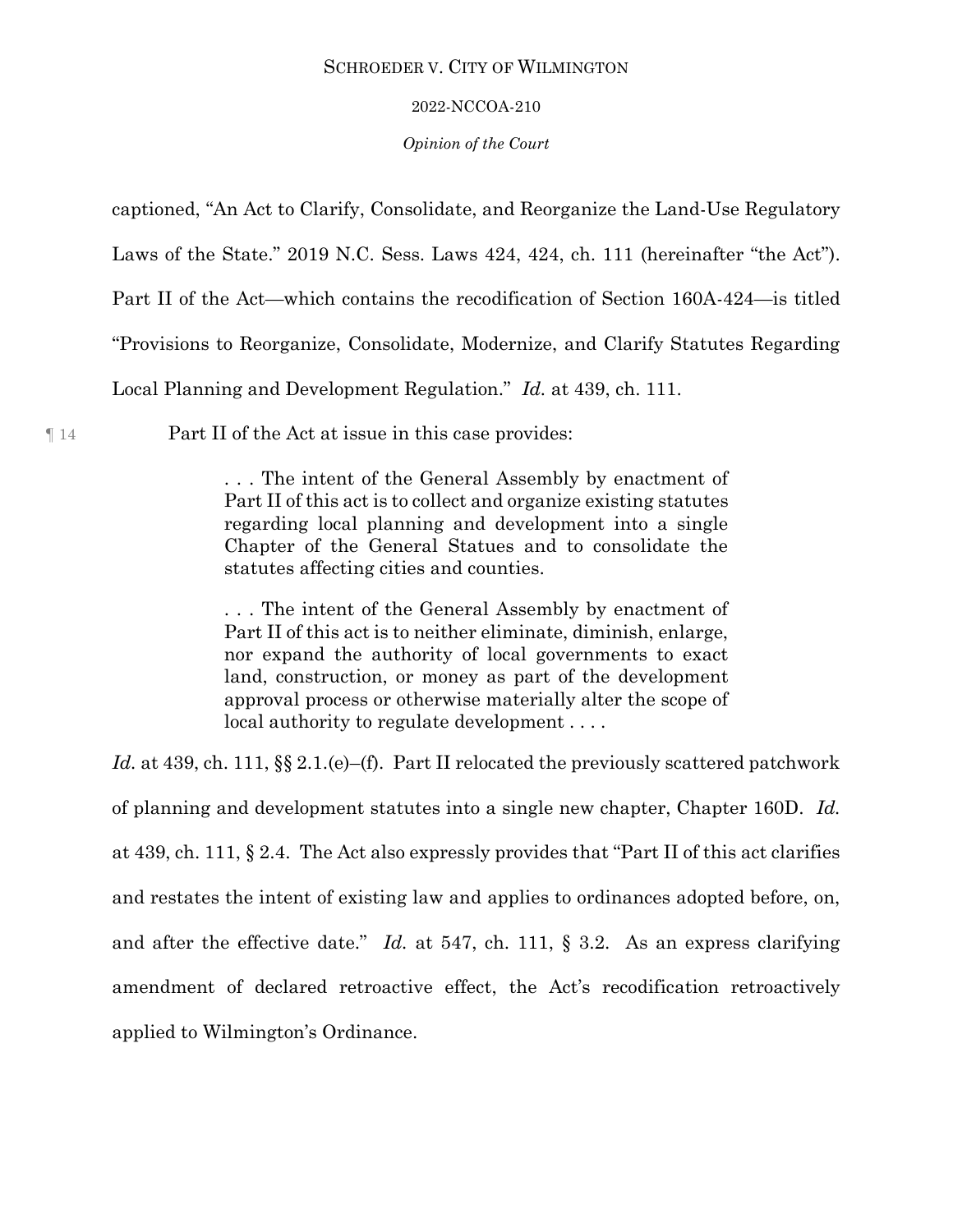#### 2022-NCCOA-210

#### *Opinion of the Court*

¶ 15 The new Chapter 160D is organized into 14 Articles. Chapter 160D maintains the structural separation between zoning and building code inspection that existed in the previous codification of our land regulation statutes. Zoning is now found in Article 7, "Zoning Regulation," N.C. Gen. Stat. §§ 160D-701, *et seq.*; building code enforcement in Article 11, "Building Code Enforcement," *id.* §§ 160D-1101, *et seq.*; and minimum housing standards in Article 12, "Minimum Housing Codes." *Id.* §§ 160D-1201, *et seq.* The Act recodified Section 160A-424 as Section 160D-1207, placing it among the minimum housing standard statutes in Article 12.<sup>4</sup> *Id.* §§ 160D-1201, *et seq*.

¶ 16 The General Assembly also modified the language regarding the prohibitions against permitting, permissions, and registrations applicable to residential rentals. The new statute, with additions marked in bold and deletions struck through, now reads:

> In no event may a city **local government** do any of the following: (i) adopt or enforce any ordinance that would require any owner or manager of rental property to obtain any permit or permission **under Article 11 or Article 12 of this Chapter** from the city **local government** to lease or rent residential real property or to register rental property with the city **local government.**

 $\overline{a}$ 

<sup>4</sup> The sections in Chapter 160D are generally numbered sequentially according to their placement in the Chapter. The amended statutory language at issue here is found in the seventh section of Article 12 in Chapter 160D, hence Section 160D-1207.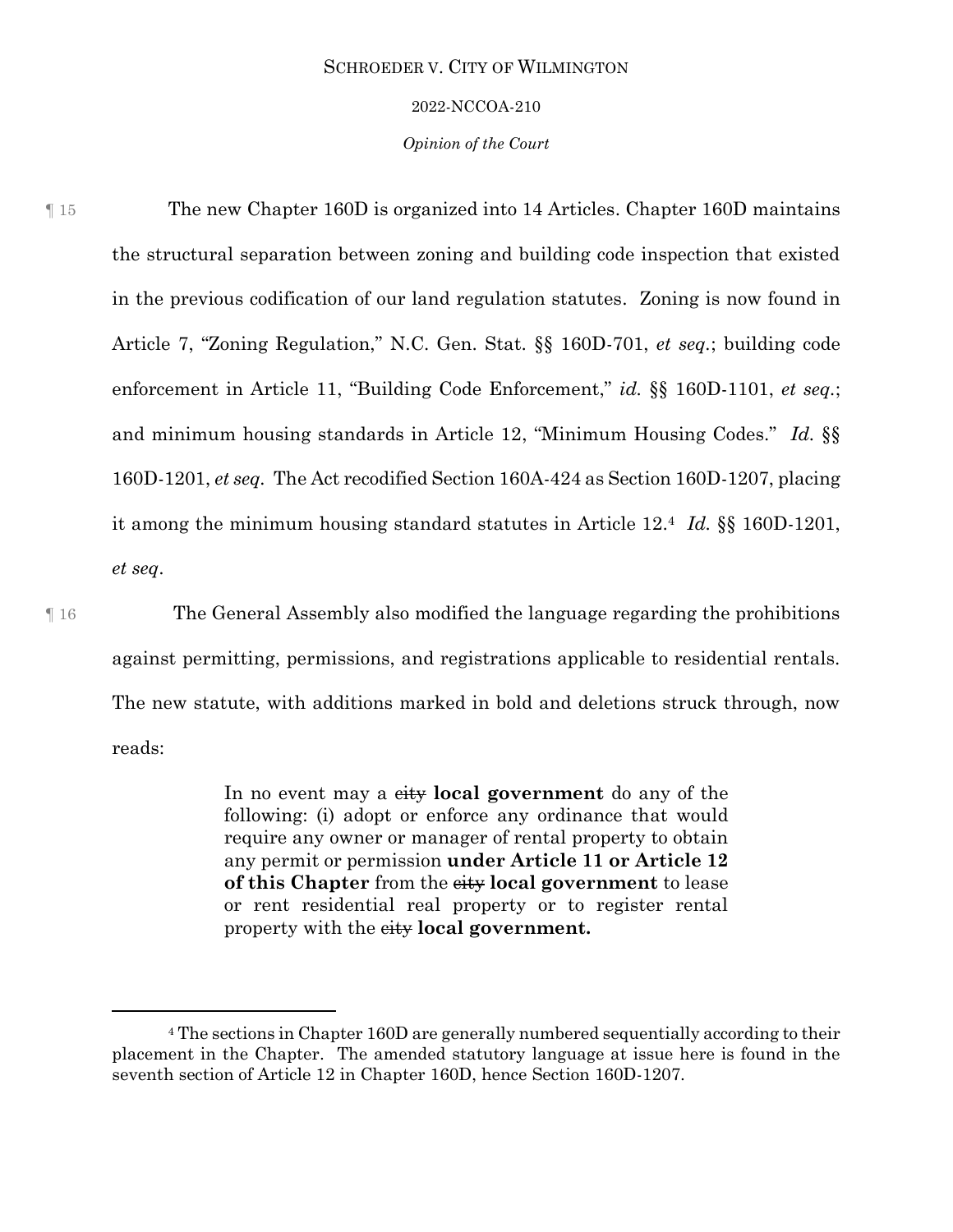#### 2022-NCCOA-210

*Opinion of the Court*

*Compare* N.C. Gen. Stat. § 160A-424(c) (2017), *with* N.C. Gen. Stat. § 160D-1207(c) (2021).

# **E. The Trial Court Concludes the Ordinance Is Preempted by Statute**

¶ 17 Wilmington moved to dismiss Plaintiffs' complaint. The trial court dismissed Plaintiffs' constitutional claims by order entered 11 March 2020. Wilmington then filed its answer and moved for summary judgment in its favor, while Plaintiffs moved to amend their complaint to explicitly address, among other things, the changes to and recodification of Section 160A-424(c) as Section 160D-1207(c). The trial court denied this motion by order entered on 3 September 2020, and on 15 September 2020, the trial court granted summary judgment to Plaintiffs, declaring the entirety of the Ordinance void based on the conclusion that Section 160A-424(c) and its revised codification at Section 160D-1207(c) unambiguously prohibited Wilmington's shortterm rental registration scheme.

¶ 18 Wilmington moved for a stay of the trial court's judgment shortly after entry. The trial court granted that motion as to all parties except Plaintiffs who, by statute, enjoyed a stay of the Ordinance's enforcement against them during litigation. The trial court's ruling on summary judgment and the entry of the stay were then consolidated into a final judgment entered 15 October 2020, and both parties filed timely notices of appeal.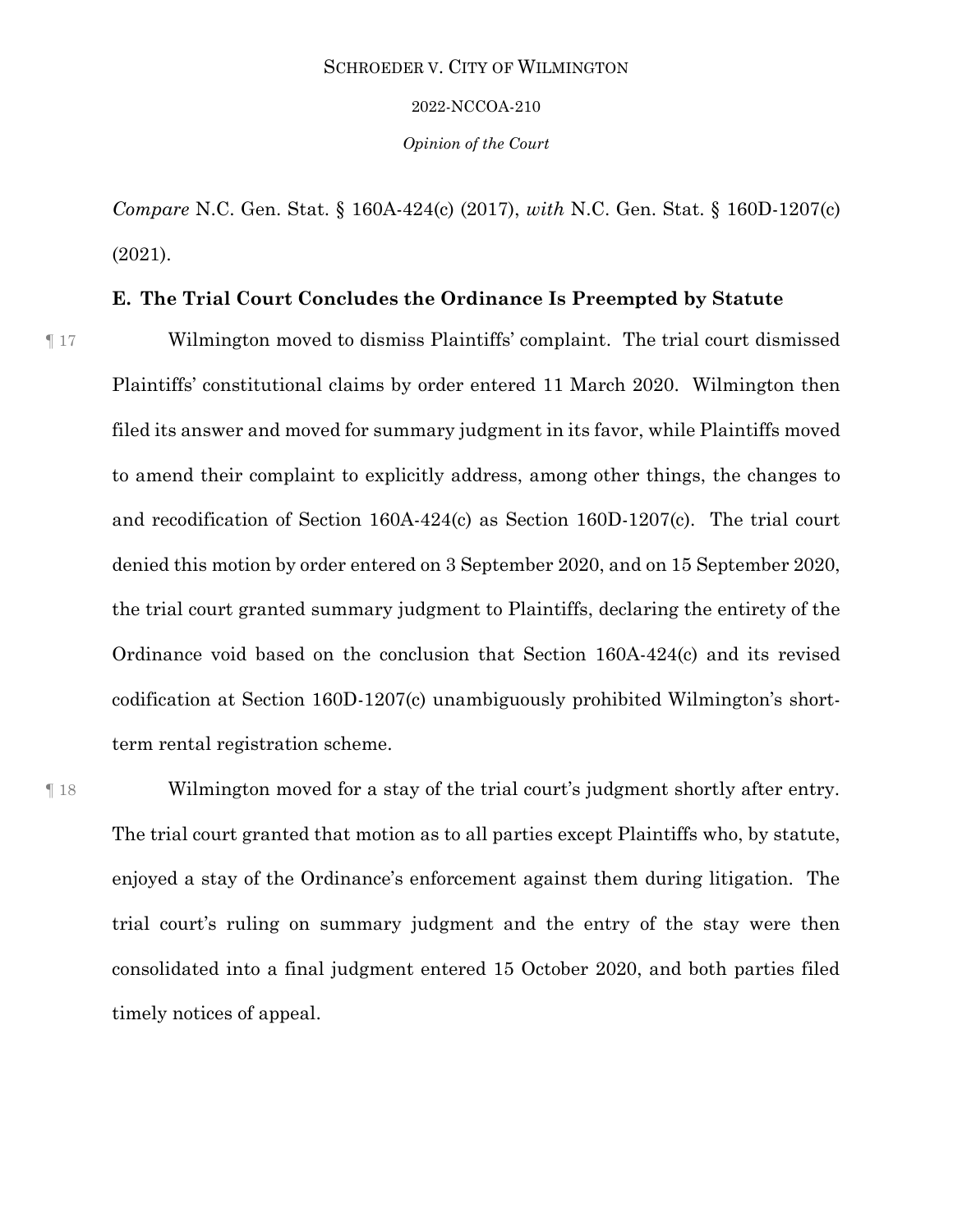2022-NCCOA-210

*Opinion of the Court*

## **II. ANALYSIS**

¶ 19 This appeal requires us to resolve three competing interpretations and applications of Sections 160A-424(c) and its successor statute 160D-1207(c): by the trial court, by Plaintiffs, and by Wilmington. Section 160A-424(c) prohibited Wilmington from enacting an ordinance that required a short-term rental operator "to obtain any permit or permission from the city to lease or rent . . . or to register rental property with the city." N.C. Gen. Stat. § 160A-424(c). When it recodified the statute as Section 160D-1207(c), the legislature added nine words that have spawned the differing interpretations before us, prohibiting Wilmington from requiring shortterm rental operators "to obtain any permit or permission **under Article 11 or Article 12 of this Chapter** . . . to lease or rent . . . or to register rental property." N.C. Gen. Stat. § 160D-1207 (emphasis added).<sup>5</sup>

 $\overline{a}$ 

¶ 20 The trial court concluded that Section 160D-1207(c) prohibits Wilmington from requiring: (1) permits and permissions to rent under Articles 11 and 12; and (2) all registrations of rental property. Plaintiffs construe the new language to prohibit (1) all permits to lease or rent; (2) permissions to rent under Articles 11 and 12; and (3) all registrations of rental property as a condition to rent. Wilmington advocates a third reading, contending the added cross-reference to Articles 11 and 12 modifies the

<sup>5</sup> Section 160D-1207 includes several specific exceptions that are not at issue in this case, so we do not address them.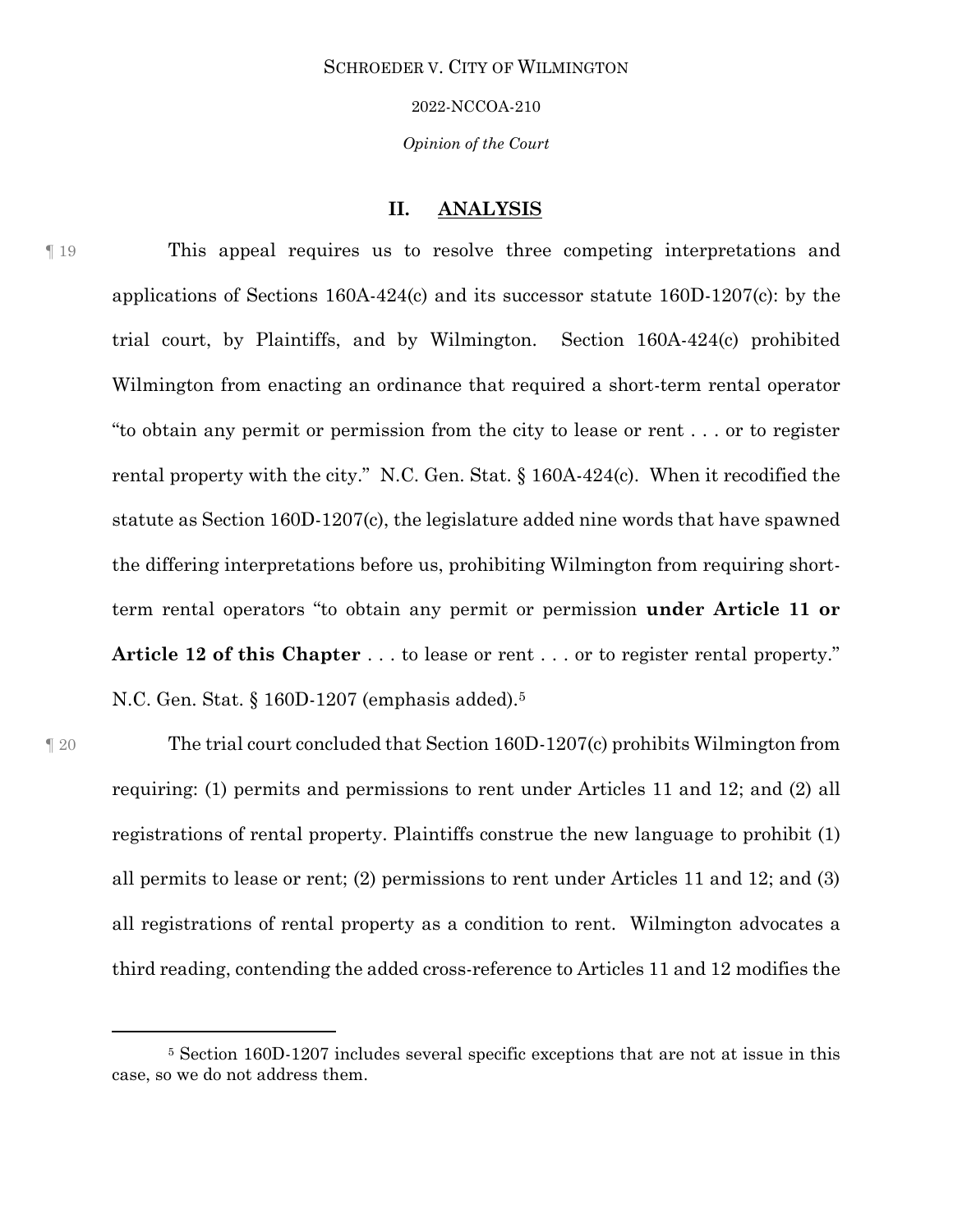#### 2022-NCCOA-210

#### *Opinion of the Court*

scope of "permits," "permissions," *and* registrations, so that local governments are authorized to use their zoning powers—found in Article 7—to implement registration schemes on short-term rentals.

¶ 21 After reviewing the language of the statutes, we hold that Wilmington's registration requirements for rentals, and those provisions of the ordinance inseparable from them, are prohibited by state statute and therefore invalid, and we affirm the trial court's judgment in this respect. However, because several of the Ordinance's provisions are severable from the invalid registration provisions, we reverse the trial court's judgment in part and remand for entry of a judgment that invalidates the registration requirement and those provisions insevarable from it, but leaves the severable sections, described below, intact.

# **A. Standard of Review**

¶ 22 We review the trial court's entry of summary judgment *de novo*. *JVC Enters., LLC v. City of Concord*, 376 N.C. 782, 2021-NCSC-14, ¶8. Summary judgment is proper when there are no genuine issues of material fact and judgment in favor of a party is appropriate as a matter of law. *Id.* The same *de novo* standard applies to questions of statutory interpretation. *Id.*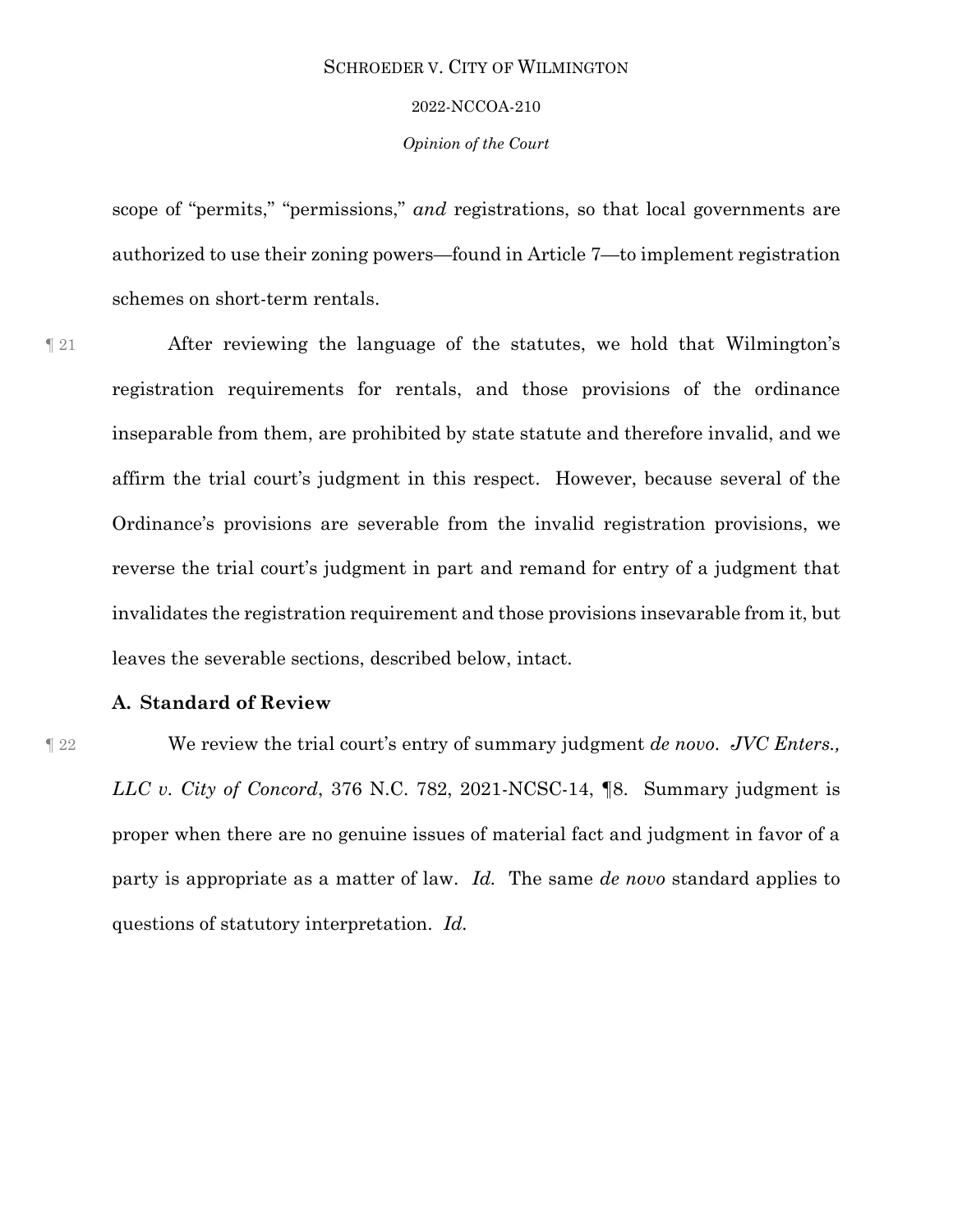#### 2022-NCCOA-210

*Opinion of the Court*

# **B. Section 160A-424(c) Unambiguously Prohibited Wilmington's Registration Ordinance**

¶ 23 When the Ordinance was first enacted, Section 160A-424(c) generally precluded cities from "requir[ing] any owner or manager of rental property . . . to obtain any permit or permission . . . to lease or rent residential real property or to register rental property with the city." N.C. Gen. Stat. § 160A-424(c) (2017). Thus, the statute prohibited two categories of regulation: (1) permits or permissions to lease or rent; and (2) registrations of rental property. The statutory language is in no way ambiguous, so it must be afforded its plain effect without reference to canons of statutory interpretation. *See, e.g., Jeffries v. Cnty. of Harnett*, 259 N.C. App. 473, 488, 817 S.E.2d 36, 48 (2018) ("[W]hen the language of a statute is clear and unambiguous, there is no room for judicial construction and the courts must give it its plain and definite meaning." (citation and quotation marks omitted)). The Ordinance is prohibited by the statute's straightforward language to the extent it requires Plaintiffs "to register rental property with the city." N.C. Gen. Stat. § 160A- $424(c)$ .

¶ 24 Wilmington asserts that Section 160A-424(c) was only intended to limit registration requirements in the context of building code inspections—not zoning by pointing out that it was included in a part of our General Statutes that, per its title, related to municipal building inspections. But, because Section 160A-424(c) is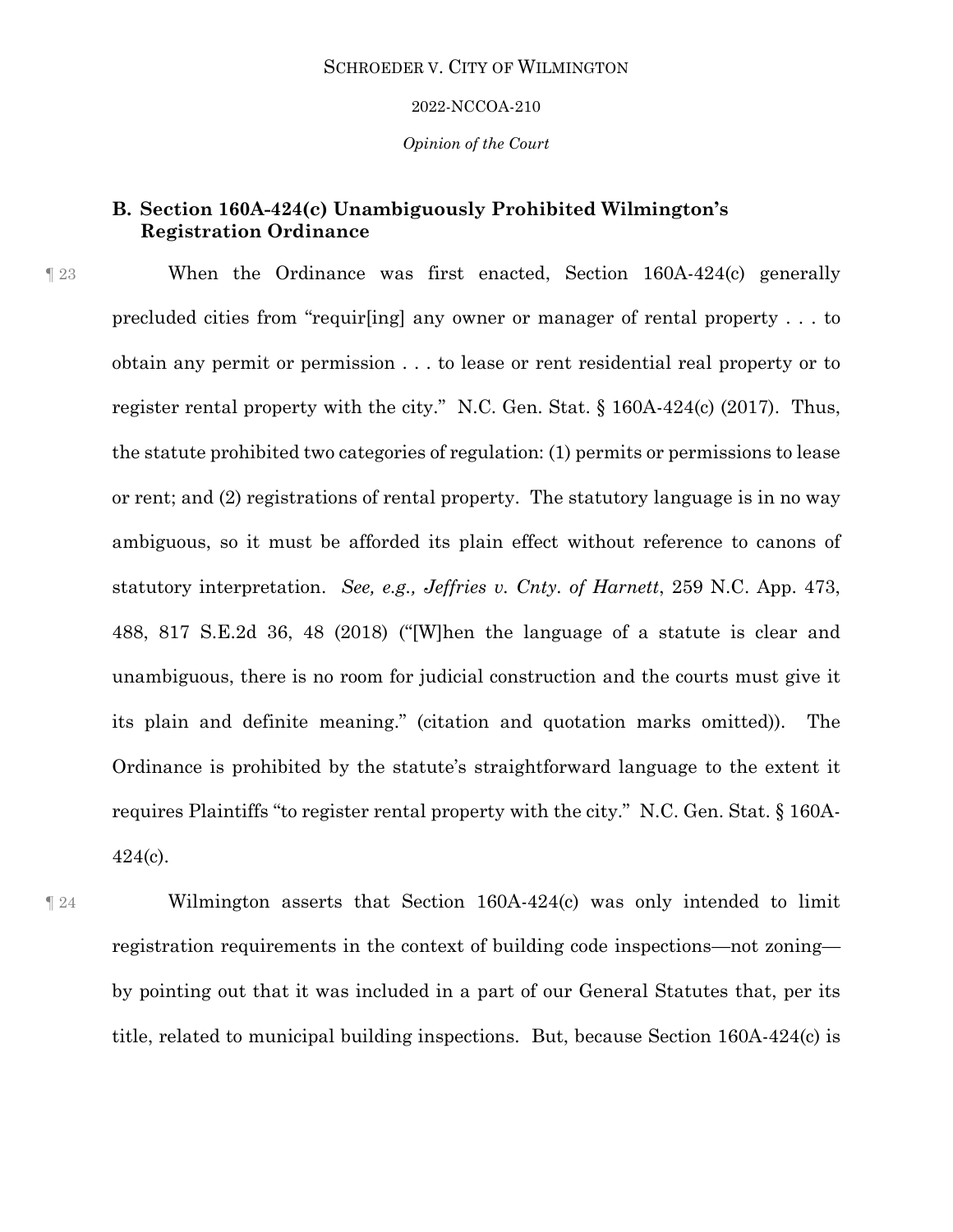#### 2022-NCCOA-210

#### *Opinion of the Court*

unambiguous, our analysis begins and ends with the plain meaning of the text, and we need not consult its placement in a building inspection statute to discern the legislature's intent. *Appeal of Forsyth County*, 285 N.C. 64, 71, 203 S.E.2d 51, 55 (1974) ("The law is clear that captions of a statute cannot control when the text is clear." (citation omitted)); *First Bank v. S&R Grandview, L.L.C.*, 232 N.C. App. 544, 551, 755 S.E.2d 393, 397 (2014) (noting that "the placement of a statute within an act is less probative of legislative intent than the plain language of the statute itself" and holding the placement of a plain and unambiguous statute had no bearing on the interpretation of its plain language). *But see Ray v. N.C. Dept. of Transp.*, 366 N.C. 1, 8, 727 S.E.2d 675, 681 (2012) (observing that "even when the language of a statute is plain, the title of an act should be considered in ascertaining the intent of the legislature" where there was no question as to the plain meaning of a statutory amendment but only whether the amendment was intended to apply retroactively or prospectively) (citation and quotation marks omitted)).

# **C. Recodification as Section 160D-1207(c) Did Not Alter the Restriction Against Registrations**

¶ 25 Our review of Section 160D-1207(c), in context with the rest of Chapter 160D and together with Section 160A-424(c)'s prior unambiguous language, leads us to hold that the registration provisions of the Ordinance are invalid. We hold that Section 160D-1207(c) continues to impose a disjunctive list of two prohibitions, restricting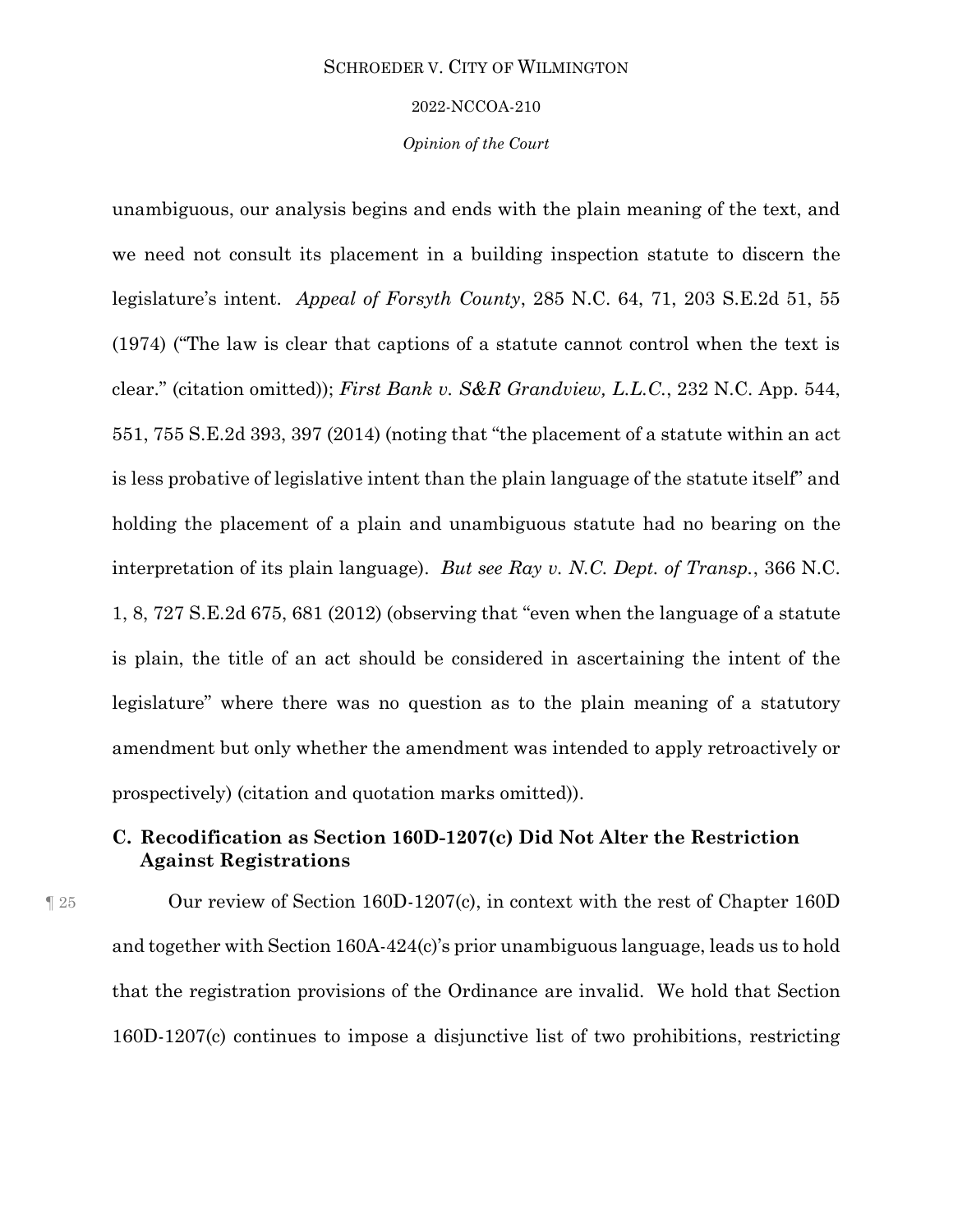#### 2022-NCCOA-210

#### *Opinion of the Court*

local governments from:

requir[ing] any owner or manager of rental property [1] to obtain any permit or permission under Article 11 or Article 12 of this Chapter from the local government to lease or rent residential real property or [2] to register rental property with the local government. . . .

N.C. Gen. Stat. § 160D-1207(c). The Ordinance's registration provisions thus remain preempted by statute.

¶ 26 This reading of Section 160D-1207(c) avoids any violence to the statutory language and structure. It also continues to treat "permit or permission . . . to lease or rent" as a single category of prohibited regulatory action separate from "registrations"—just as was demanded by the unambiguous language of its predecessor statute, Section 160A-424(c).

¶ 27 Treating "permit or permission" of a like kind and as a single categorical phrase also accords with the construction of Chapter 160D itself. Article 11's statutes explicitly refer to "permits" and other approval mechanisms. Except for the prohibition against permits at issue here, Article 12's statutes do not expressly refer to "permits," but they do contemplate other forms of governmental approvals, *i.e.,*  permissions. *Compare* N.C. Gen. Stat. §§ 160D-1101, *et seq.* (providing for building code enforcement powers through the issuance of building permits and other forms of written approvals for work), *with* N.C. Gen. Stat. §§ 160D-1201, *et seq*. (allowing for adoption and enforcement of minimum housing code ordinances without specifically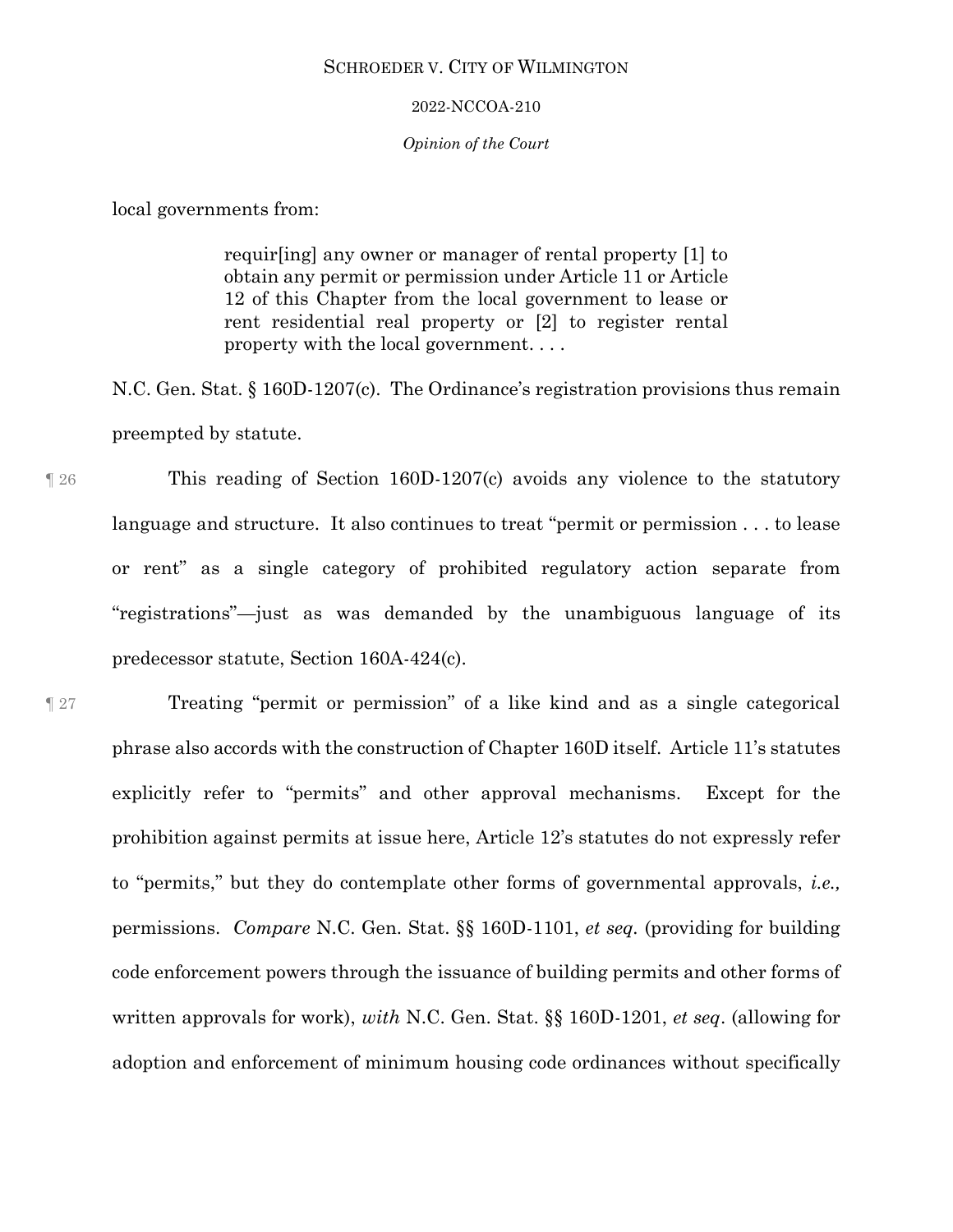#### 2022-NCCOA-210

#### *Opinion of the Court*

referencing permitting). <sup>6</sup> Thus, applying the statutory cross-reference to both "permit or permission" and treating them together results in a general prohibition against requiring government approval to lease or rent, however required under Articles 11 or 12, that aligns with the structure of those Articles. *See, e.g., Elec. Supply Co. of Durham, Inc. v. Swain Elec. Co.,* 328 N.C. 651, 656, 403 S.E.2d 291, 294 (1991) ("[W]e are guided by the structure of the statute and certain canons of statutory construction." (citations omitted)).

l

¶ 28 We acknowledge that this reading appears, in some sense, to conflict with the provisions of Chapter 160D's enabling session law that express an intention to clarify, rather than change, the law. But every interpretation before this Court results in some substantive alteration, as each imposes some restriction where the prior unambiguous language of Section 160A-424(c) contained none.7 In this circumstance, we must attempt to construe the provisions of Chapter 160D's enabling session law together, and "harmonize such statutes, if possible, and give effect to each." *Town of* 

<sup>6</sup> For example, Section 160D-1112 in Article 11 provides that post-permit changes to construction are only allowed if they "are clearly permissible under the State Building Code" or are made pursuant to "specific written approval of the proposed changes . . . [by] the inspection department." N.C. Gen. Stat. § 160D-1112 (2021). Article 12, meanwhile, allows a local administrative tribunal to close dwellings unfit for human habitation by order—rather than permit—until repairs are completed and habitation may resume. N.C. Gen. Stat. § 160D-1203(3)(a) (2021).

<sup>7</sup> Ironically, the "clarifying" changes in Section 160D-1207 have now rendered the statute ambiguous. *See Winkler v. N.C. State Bd. of Plumbing, Heating & Fire Sprinkler Contractors*, 374 N.C. 726, 730, 843 S.E.2d 206, 211 (2020) (holding a statute was ambiguous where "the provision at issue is equally *unsusceptible* of each proposed interpretation").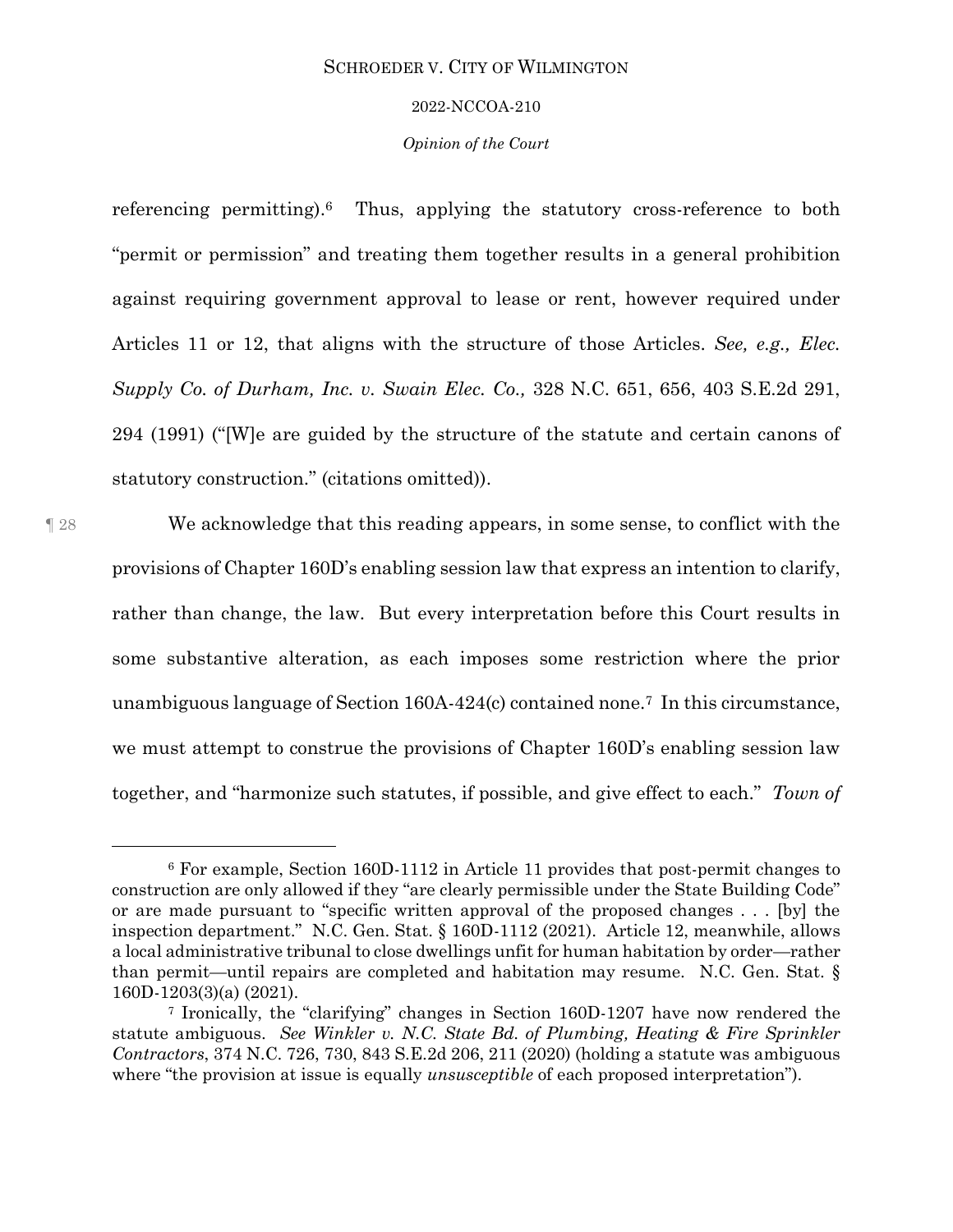#### 2022-NCCOA-210

*Opinion of the Court*

*Blowing Rock v. Gregorie*, 243 N.C. 364, 371, 90 S.E.2d 898, 904 (1956).

¶ 29 Our reading of Section 160D-1207(c) seeks to harmonize the clarifying intent of the legislature with the imposition of a new limitation on local government authority to the extent possible. It aligns with and continues the clear original legislative intent, previously expressed in Section 160A-424(c), to provide two disjunctive restrictions: (1) prohibiting permits and permissions to lease or rent (now clarified as permits or permissions pursuant to Articles 11 or 12), and (2) prohibiting registrations of rental properties. In other words, Section 160A-424(c) unambiguously restricted permits or permissions to the same and equal extent, and our reading of Section 160D-1207(c) continues to treat them identically. Similarly, Section 160A-424(c) treated the restriction against permits and permissions separately from the prohibition against registrations, and our interpretation of Section 160D-1207(c) maintains this division, as we do not apply the statutory crossreference to Articles 11 and 12 inserted into the clause restricting permits and permissions as applying to registrations. As discussed below, neither interpretation of Section 160D-1207(c) suggested by the parties allows for this same symmetry when compared to the original, unambiguous language contained in Section 160A-424(c).

¶ 30 In sum, we hold that the General Assembly enacted Section 160D-1207(c) to clarify that the restriction against permits or permissions to lease or rent originally found in Section 160A-424(c) applied only to the government approvals now found in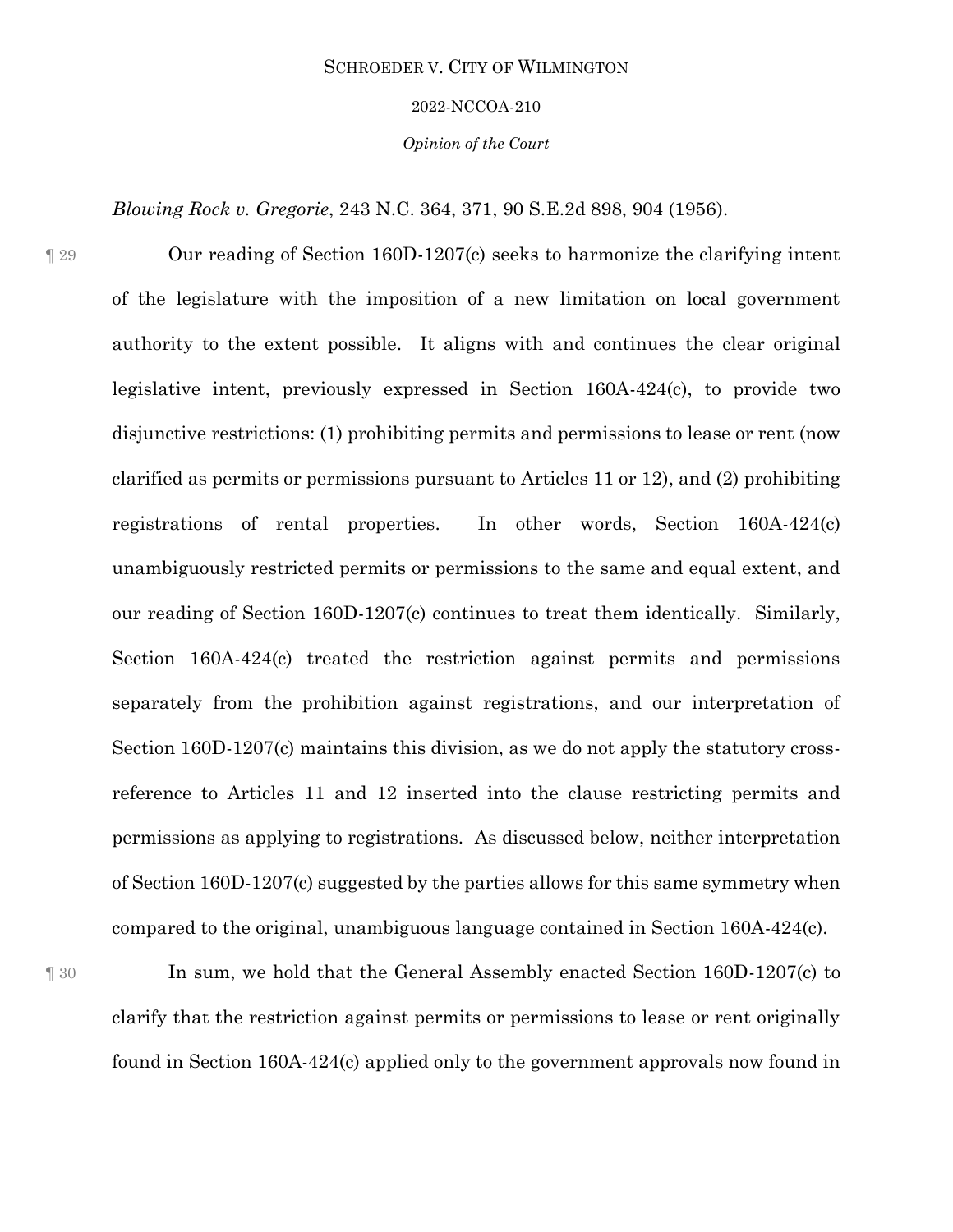#### 2022-NCCOA-210

#### *Opinion of the Court*

Articles 11 and 12. The language added in Section 160D-1207(c) does not suggest that the legislature intended to modify the structure of the previous unambiguous statute precluding registrations generally, nor does it suggest treating "permission[s] . . . to lease or rent" as a separate category of prohibition from "permit[s] . . . to lease or rent." We agree with the trial court's interpretation of Section 160D-1207(c) as prohibiting local governments from requiring a short-term rental owner to obtain a permit to rent under Articles 11 or 12, a permission to rent under the same Articles, or to register the property as a rental with the government.<sup>8</sup> The provisions of Wilmington's Ordinance requiring such a registration—as well as any provisions that are inseverable from that initial registration requirement—are preempted by Section 160D-1207(c) and its unambiguous predecessor Section 160A-424(c). 9

l

<sup>8</sup> We do not interpret Sections 160A-424(c) or 160D-1207(c) as exempting rental properties from all zoning or permitting requirements; as Plaintiffs conceded at oral argument, even their reading would not preclude Wilmington from zoning or requiring Plaintiffs to obtain a building permit to construct an addition to their property. Our reading does not prohibit these actions either and only limits "permit[s] . . . *under Article 11 or Article 12* . . . *to lease or rent*." N.C. Gen. Stat. § 160D-1207(c) (emphasis added).

<sup>9</sup> Wilmington asserts that our interpretation would allow it to replace "register" with "permit" in the Ordinance and reenact it under Article 7 without violating Section 160D-1207(c). But such a hypothetical ordinance is not before us today and would be open to legal challenges asserting that the statute's language should be applied to reach any "permit" that is, in all practical effect, a registration otherwise barred by the statute. *Cf. Mazda Motors of America, Inc. v. Southwestern Motors, Inc.*, 296 N.C. 357, 361, 250 S.E.2d 250, 253 (1979) (" '[W]here a literal interpretation of the language of a statute will lead to absurd results, or contravene the manifest purpose of the Legislature, as otherwise expressed, the reason and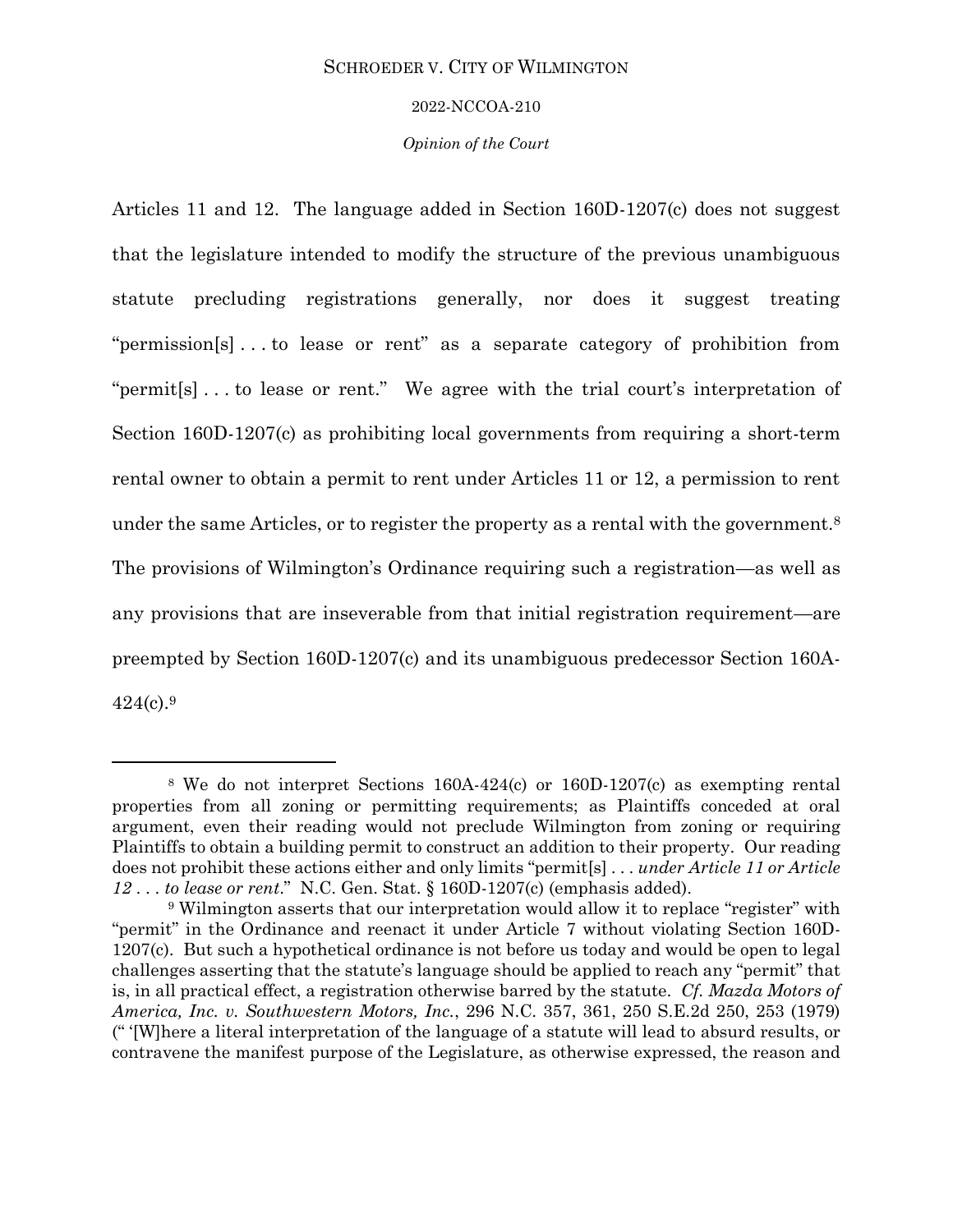## 2022-NCCOA-210

## *Opinion of the Court*

# **D. The Parties' Preferred Interpretations Fail**

¶ 31 In adopting the trial court's interpretation of Section 160D-1207(c), we reject

the competing interpretations proposed by the parties.

¶ 32 Plaintiffs' proposed interpretation of the statute would rework the language

and punctuation of the statute in the following manner, reflected in bold, to provide

that local governments are prohibited from:

requir[ing] any owner or manager of rental property**[:] [1]** to obtain any permit **[from the local government to lease or rent residential real property;]** or [**2] [to obtain]** permission under Article 11 or Article 12 of this Chapter from the local government to lease or rent residential real property**[;]** or **[3]** to register rental property with the local government **[to lease or rent residential real property]**. . . .

N.C. Gen. Stat. § 160D-1207(c).

l

¶ 33 Plaintiffs' proffered interpretation—which they contend is the only unambiguous reading—requires a substantial revision of the statutory language; truly unambiguous statutes require no modification to be given their plain effect. *See In re Banks*, 295 N.C. 236, 239, 244 S.E.2d 386, 388-89 (1978) ("When the language

purpose of the law shall control and the strict letter thereof shall be disregarded.' " (quoting *State v. Barksdale*, 181 N.C. 621, 625 107 S.E. 505, 507 (1921))). Because Wilmington's hypothetical ordinance is not before us, we decline to resolve whether such an ordinance would be preempted by Section 160D-1207(c). *See Chavez*, 374 N.C. at 467, 843 S.E.2d at 147 (noting our appellate courts do not " 'determine matters purely speculative, enter anticipatory judgments, declare social status, deal with theoretical problems, give advisory opinions, answer moot questions, adjudicate academic matters, provide for contingencies which may hereafter arise, or give abstract opinions'" (citation omitted)).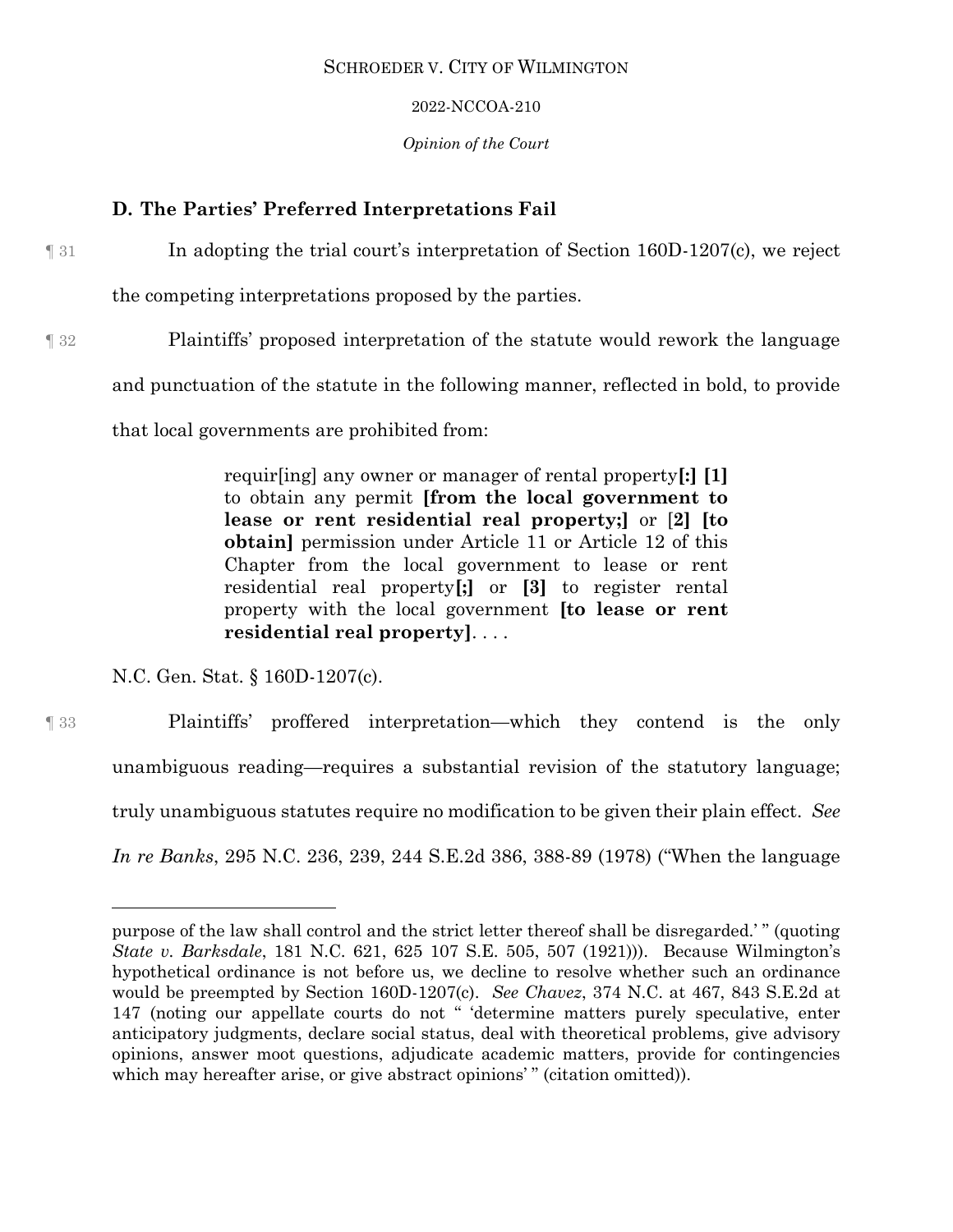#### 2022-NCCOA-210

#### *Opinion of the Court*

of a statute is clear and unambiguous, . . . the courts must give the statute its plain and definite meaning, and are without power to interpolate, or superimpose, provisions and limitations not contained therein."); *Lunsford v. Mills*, 367 N.C. 618, 623, 766 S.E.2d 297, 301 (2014) (noting that, in applying an unambiguous statute, "it is our duty to give effect to the words actually used in a statute and not to delete words used or to insert words not used"). And Plaintiffs offer no rule of grammar or construction that would allow us to transpose the modifier "to lease or rent" to the later restriction on registrations. Plaintiffs acknowledge that the prohibition on registration "follows in a completely separate clause" from "permit[s] or permission[s] . . . to lease or rent."

¶ 34 Plaintiffs argue that "it is impossible to conceive of a permitting scheme that did not also in some sense require registration. . . . [A] bar on registrations would sweep up practically any permitting scheme." But if this is true, Plaintiffs' reading of the statute would render its provisions redundant: the legislature would not need to prohibit permits to lease or rent and registrations to lease or rent separately if a ban on the latter encompassed the former. *See State v. Morgan*, 372 N.C. 609, 614, 831 S.E.2d 254, 258 (2019) ("We are further guided in our decision by the canon of statutory construction that a statute may not be interpreted in a manner which would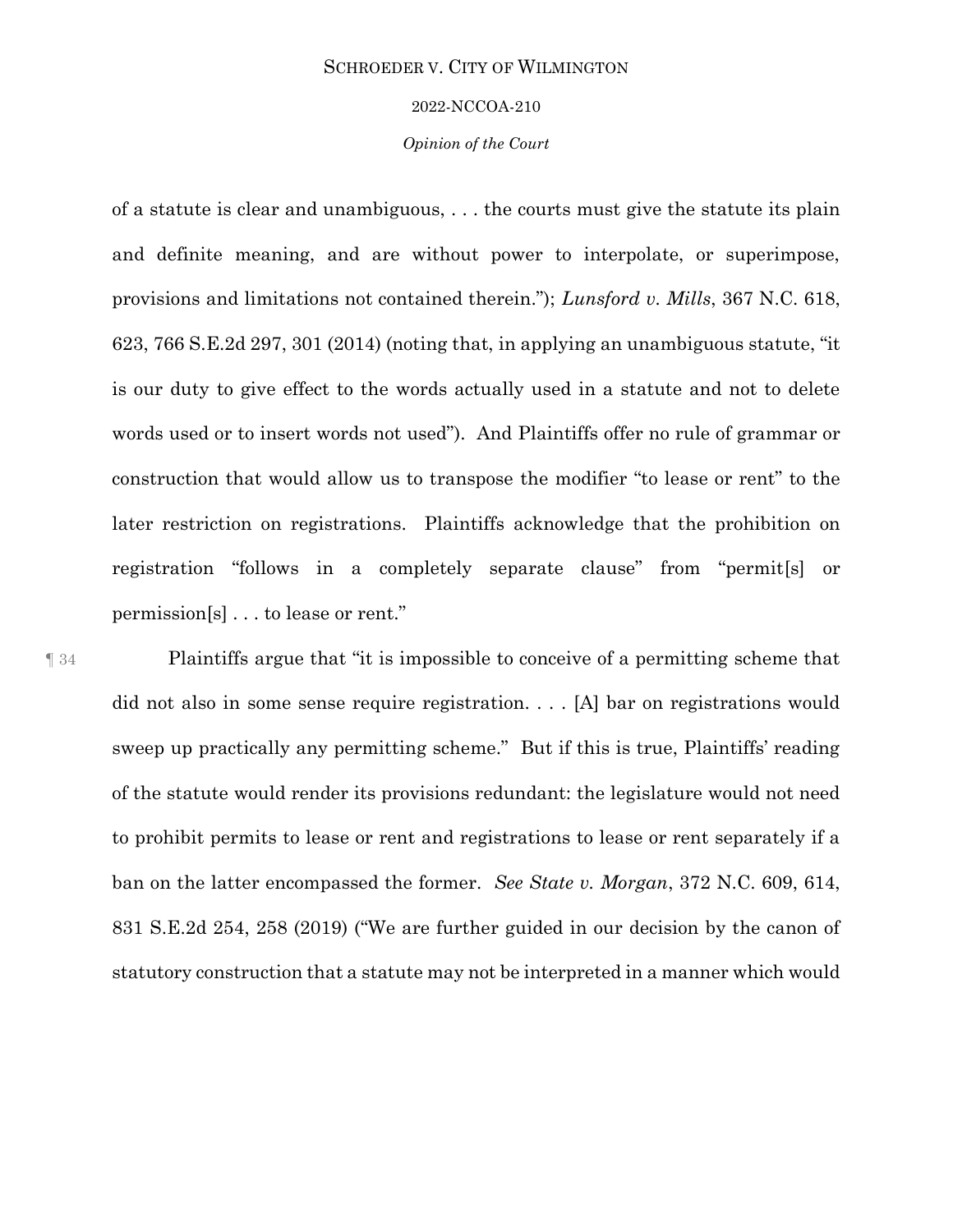#### 2022-NCCOA-210

#### *Opinion of the Court*

render any of its words superfluous." (citation and quotation marks omitted)).10 And, because this interpretation presumes the legislature intended to create *three* categories of restrictions—(1) permits, (2) permissions under Articles 11 or 12, and (3) registrations—when the unambiguous language of Section 160A-424(c) only imposed *two*—(1) permits or permissions, and (2) registrations—we decline to adopt it as the "clarified" meaning of Section 160A-424(c).

¶ 35 We also disagree with Wilmington's argument that the statutory crossreferences added to Section 160D-1207(c) limit the general prohibition against registrations originally found in Section 160A-424(c). Under that reading, Section 160D-1207(c) prohibits local governments from:

> requir[ing] . . . any permit or permission under Article 11 or Article 12 . . . from the local government[:] [1] to lease or rent residential real property or[;] [2] to register rental property with the local government.

l

<sup>10</sup> Our reading of the statute does not result in this redundancy. By prohibiting "permit[s] or permission[s] under Article 11 or Article 12 of this Chapter . . . to lease or rent" together, the General Assembly identified what permits it intended to curtail in Section 160D-1207(c). The registration prohibition is then read in context not to encompass all permits, but instead to prohibit any ordinance that requires the landowner to register as a residential rental with the government under any article and however imposed. *See City of Asheville v. Frost*, 370 N.C. 590, 592, 811 S.E.2d 560, 562 (2018) ("In interpreting a statute, a court must consider the statute as a whole and determine its meaning by reading it in its proper context and giving its words their ordinary meaning."). *Cf. Jeffries*, 259 N.C. App. at 493, 817 S.E.2d at 50 ("The interpretative canon of *noscitur a sociis* instructs that 'associated words explain and limit each other' and an ambiguous or vague term 'may be made clear and specific by considering the company in which it is found, and the meaning of the terms which are associated with it." (citation omitted)).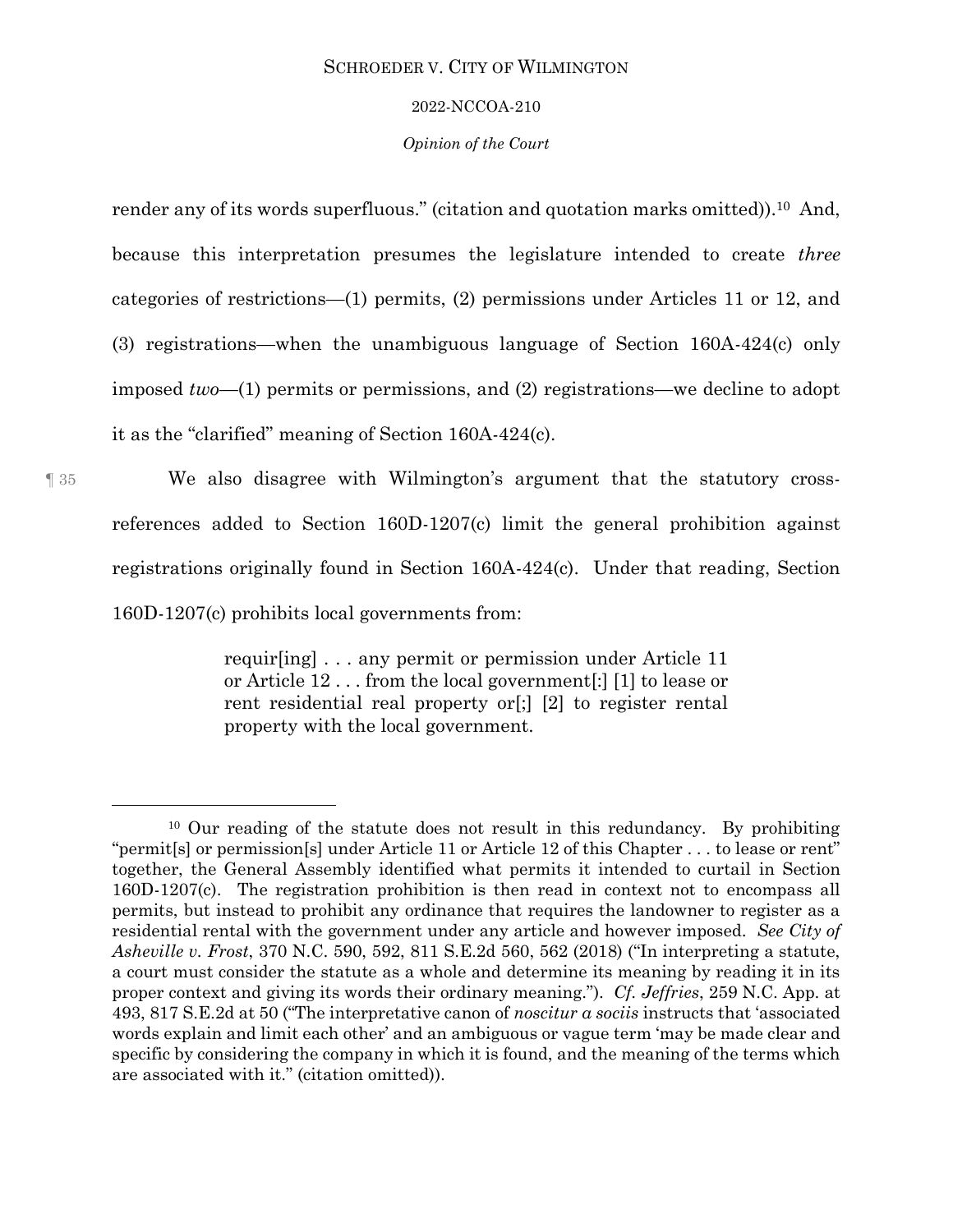#### 2022-NCCOA-210

#### *Opinion of the Court*

Thus, Wilmington asserts that Sections 160A-424(c) and 160D-1207(c) prohibit, among other things, "permission[s]. . . to register" under Articles 11 and 12. But Wilmington's able counsel conceded in oral argument that no statute in Article 11 or 12—or anywhere else in the General Statutes—references a "permission to register" scheme.

l

¶ 36 Counsel for Wilmington offered a singular example of a "permission to register" regime, contending a city could restrict short-term rentals to certain zoning districts and then require short-term rental operators to register. In such a circumstance, only those in the proper zoning district would have "permission to register" as a shortterm rental. 11 But this example—the only one put forward by Wilmington—is selfdefeating: if "permission to register" only arises through the exercise of a local government's Article 7 zoning powers, there would be no need for the General Assembly to prohibit "permission to register" under Articles 11 and 12. We will not read the statute as prohibiting something that does not appear to exist. Such a reading runs counter to the mandate that "a statute must be construed, if possible, to give meaning and effect to all of its provisions." *HCA Crossroads Residential Ctrs. v. N.C. Dept. of Human Res.*, 327 N.C. 573, 578, 398 S.E.2d 466, 470 (1990). *See also* 

<sup>11</sup> Even this example does not align with the statute when its words are given their common and ordinary meaning, as a zoning ordinance allowing for certain uses in a district would not put any positive burden on the landowner "to *obtain* . . . permission" to engage in those uses.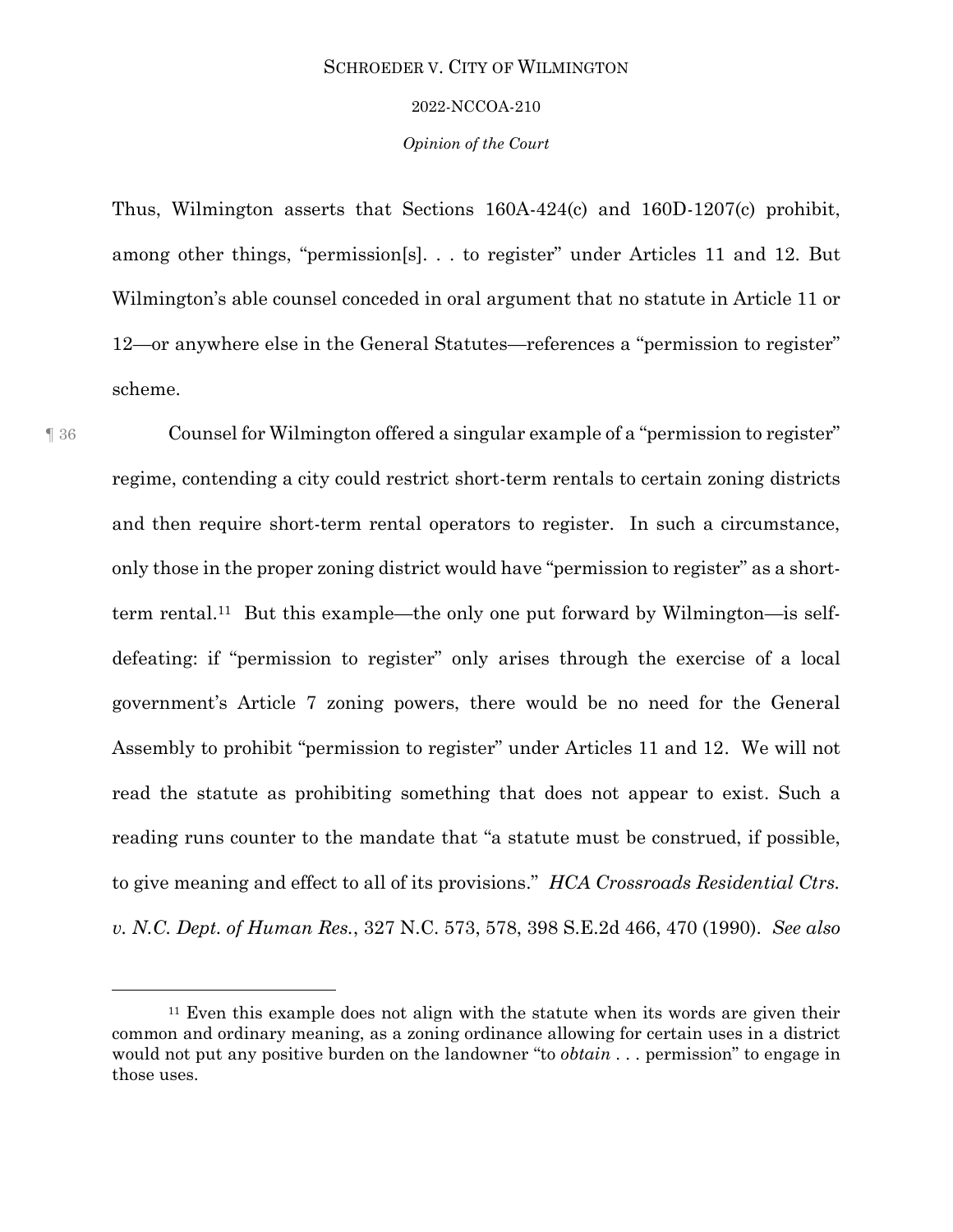#### 2022-NCCOA-210

*Opinion of the Court*

*Estate of Jacobs v. State*, 242 N.C. App. 396, 402, 775 S.E.2d 873, 877 (2015) (declining to adopt an interpretation rendering a statute's provisions "superfluous or nonsensical").

## **E. The Trial Court Erred in Invalidating the Entire Ordinance**

- ¶ 37 Though we hold that the trial court correctly concluded that the Ordinance is invalid to the extent that it is preempted by Section 160D-1207(c), we disagree that the entirety of the Ordinance fails as a result.
- ¶ 38 Section 14 of the Ordinance states, "if any . . . portion of this ordinance is for any reason held invalid or unconstitutional by any court of competent jurisdiction, such portion shall be deemed severable and such holding shall not affect the validity of the remaining portions thereof." We will give effect to this clause to preserve any provisions that are "not so interrelated or mutually dependent" on the invalid registration requirements that their enforcement "could not be done without reference to the offending part." *Fulton Corp. v. Faulkner*, 345 N.C. 419, 422, 481 S.E.2d 8, 9 (1997). Non-offending sections of the Ordinance that are "complete in [themselves] and capable of enforcement" will remain in effect. *Id.* Stated differently, "[w]e will sever a provision of an otherwise valid ordinance when the enacting body would have passed the ordinance absent the offending portion." *King*, 367 N.C. at 410, 758 S.E.2d at 372 (citation omitted).

¶ 39 Several provisions of the Ordinance are so intertwined with the invalid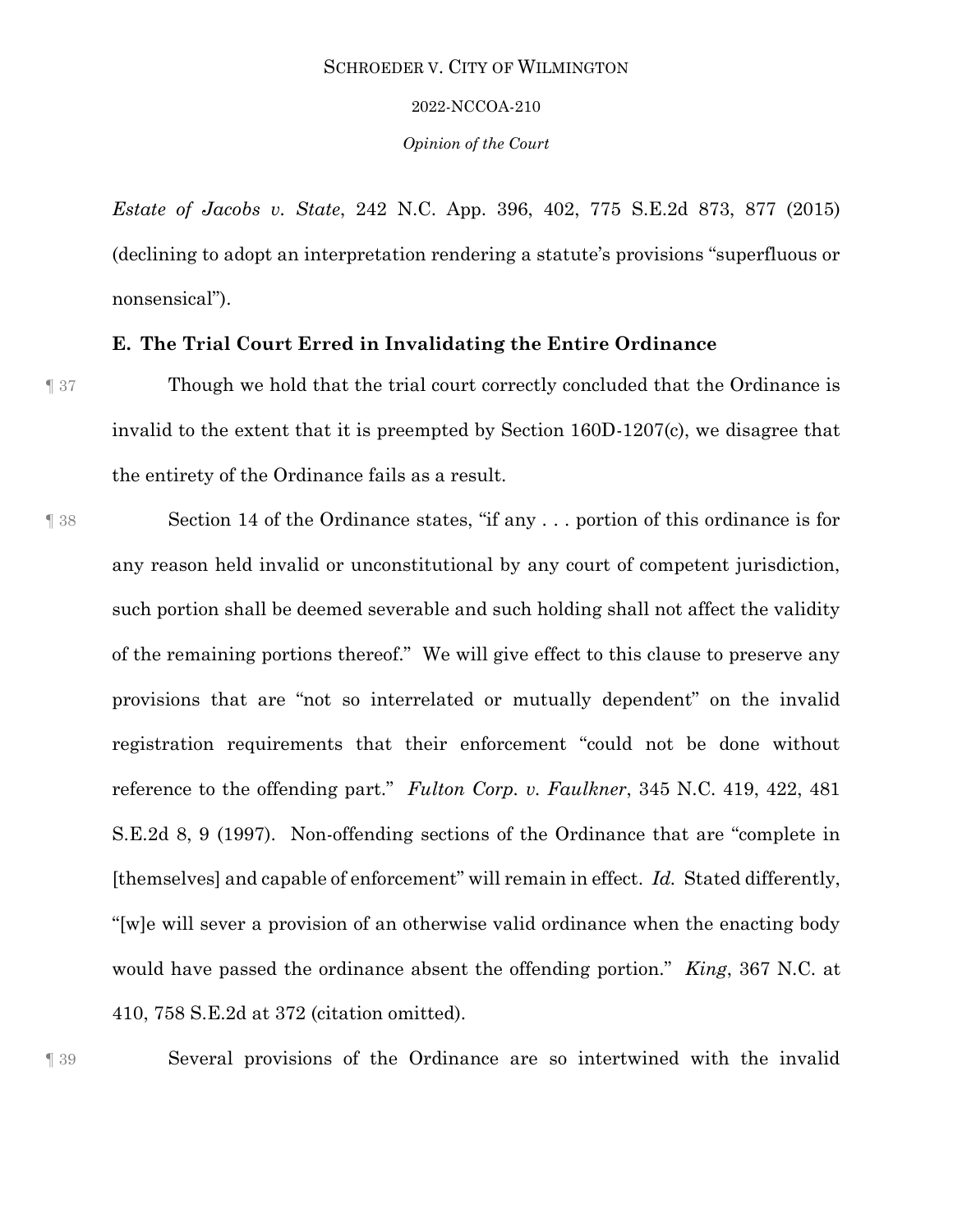#### 2022-NCCOA-210

#### *Opinion of the Court*

registration requirement that they are likewise preempted by Section 160D-1207(c), namely: (1) the cap and distance requirements and their predicate registration provisions, *i.e.*, the entirety of Secs. 18-331.2 and 18-331.4;<sup>12</sup> (2) the proof of shared parking or parking space rental and the submission of all shared parking agreements to the city attorney for approval prior to registration, as found in Sec. 18-331.5; (3) the registration termination provisions, *i.e*, the entirety of Secs. 18-331.8-.9 and .13; (4) the requirement that a registration number be posted in a short-term rental, as found in Sec. 18-331.14(d); (5) Sec. 18-331.7's limited application to "registered" uses only; and (6) the amortization of short-term rentals without a registration, *i.e.*, the entirety of Sec. 18-331.17.

 $\overline{a}$ 

¶ 40 The remainder of the Ordinance does not require registration to be enforceable and gives effect to Wilmington's intent in enacting the Ordinance. For example, the requirement that each short-term rental operator provide one off-street parking space per bedroom does not require registration to be effective or enforceable; a customer may rent a short-term rental assuming compliance with this provision and inform Wilmington of a violation should parking prove inadequate. Similarly, the prohibition against cooking in bedrooms or the requirement that operators

<sup>12</sup> To avoid possible confusion, our citations refer to Section 18-331 of Chapter 18, Article 6 of Wilmington's Land Development Code, as amended by the Ordinance and set forth in the record on appeal.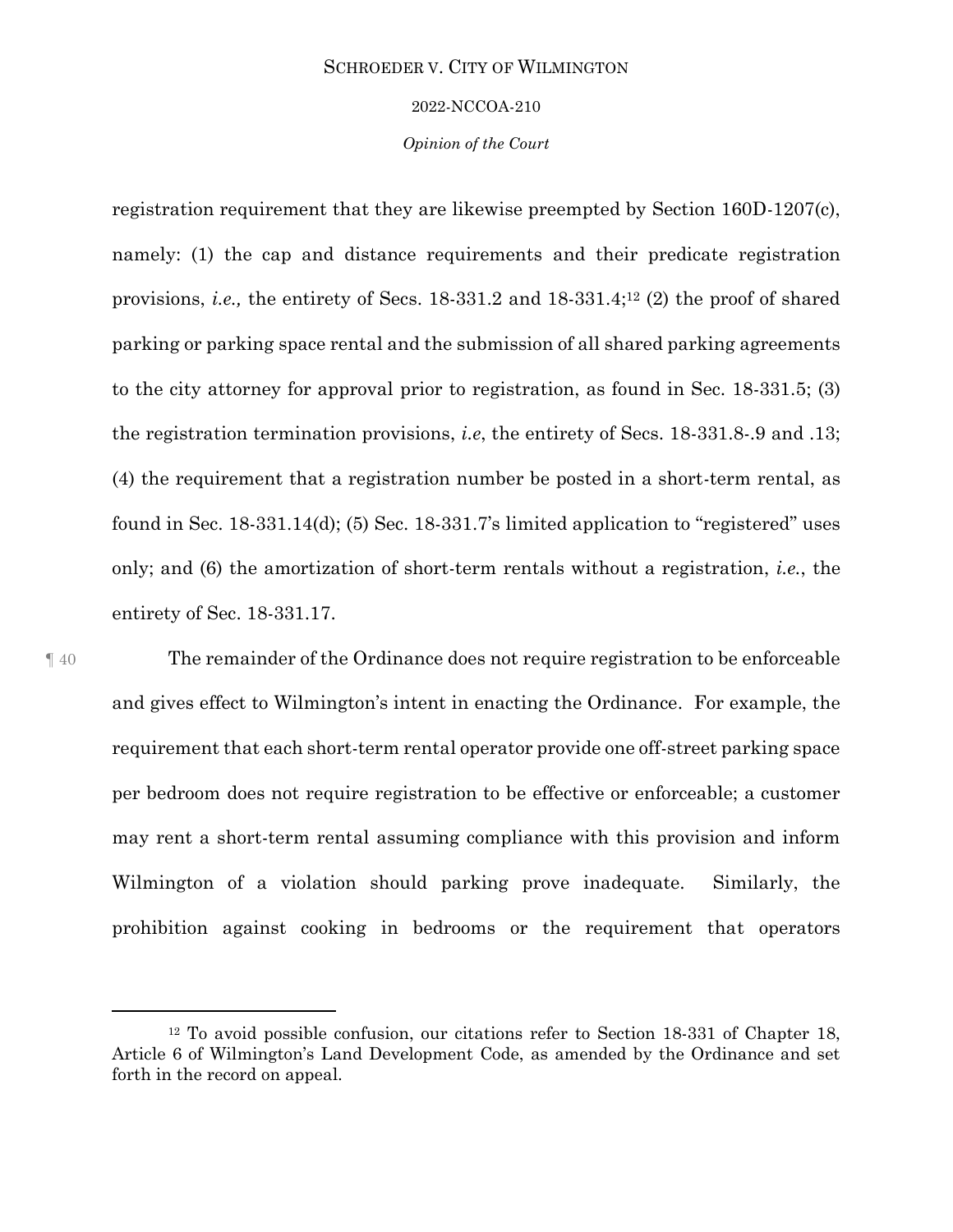#### 2022-NCCOA-210

#### *Opinion of the Court*

conspicuously post the non-emergency telephone number for the Wilmington Police Department are not grounded in any registry.

¶ 41 We hold that the following provisions of the ordinance are *not* preempted by Section 160D-1207(c) and remain in effect: (1) the restriction of whole-house lodging to certain zoning districts, *i.e.,* the entirety of Sec. 18-331.1; (2) the requirement that there be at least one off-street parking space per bedroom, whether on-site or off-site through shared parking or parking space rental agreements, *i.e.*, the remaining portions of Sec. 18-331.5 not held preempted above; (3) the prohibition against variances by the board of adjustment in Sec. 18-331.6; (4) requirements that shortterm operators comply with all applicable laws, disallow events and large gatherings, maintain adequate insurance, keep adequate records, ensure refuse is appropriately stored and collected, refrain from preparing and serving food, and prohibit cooking in individual bedrooms *i.e.*, the entirety of Secs. 18-331.10-.12. and .15-.16;<sup>13</sup> (5) the requirement that certain information unrelated to registration be posted in the rental, *i.e.*, Secs. 18-331.14(a)-(c) and (e); and (6) any provisions of the Ordinance not

l

<sup>&</sup>lt;sup>13</sup> Several of these provisions refer to "property owners registering a whole-house lodging" or "[r]egistrants," but it is clear from their context that they are intended to apply uniformly to all short-term rentals. Because "it is apparent that the legislative body, had it known of the invalidity of the [registration] portion, would have enacted the remainder alone," *Jackson v. Guilford Cnty. Bd. of Adjust.*, 275 N.C. 155, 168, 166 S.E.2d 78, 87 (1969), we hold these provisions remain valid despite the use of the words "registering" and "registrants."